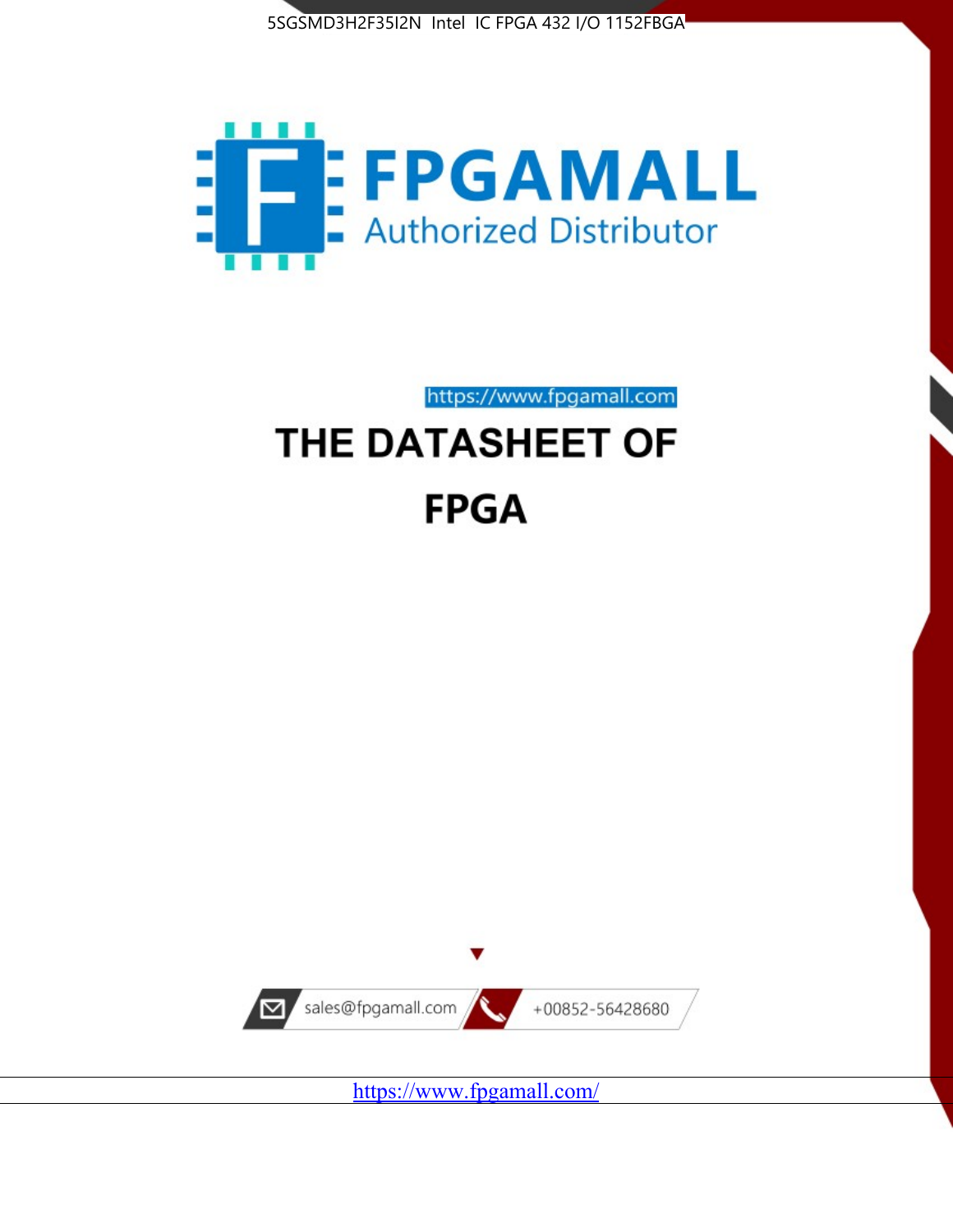# **Stratix V Device Overview**

**SV51001 [Subscribe](https://www.altera.com/servlets/subscriptions/alert?id=SV51001) [Send Feedback](mailto:FPGAtechdocfeedback@intel.com?subject=Feedback%20on%20(SV51001%202020.06.15)%20Stratix%20V%20Device%20Overview&body=We%20appreciate%20your%20feedback.%20In%20your%20comments,%20also%20specify%20the%20page%20number%20or%20paragraph.%20Thank%20you.)** 

Altera's 28-nm Stratix® V FPGAs include innovations such as an enhanced core architecture, integrated transceivers up to 28.05 gigabits per second (Gbps), and a unique array of integrated hard intellectual property (IP) blocks.

With these innovations, Stratix V FPGAs deliver a new class of application-targeted devices optimized for:

- Bandwidth-centric applications and protocols, including PCI Express® (PCIe®) Gen3
- Data-intensive applications for 40G/100G and beyond
- High-performance, high-precision digital signal processing (DSP) applications

Stratix V devices are available in four variants (GT, GX, GS, and E), each targeted for a different set of applications. For higher volume production, you can prototype with Stratix V FPGAs and use the low-risk, low-cost path to HardCopy® V ASICs.

#### **Related Information**

2020.06.15

#### **[Stratix V Device Handbook: Known Issues](http://www.altera.com/support/kdb/solutions/rd08242010_83.html)**

Lists the planned updates to the *Stratix V Device Handbook* chapters.

### **Stratix V Family Variants**

The Stratix V device family contains the GT, GX, GS, and E variants.

**Stratix V GT** devices, with both 28.05-Gbps and 12.5-Gbps transceivers, are optimized for applications that require ultra-high bandwidth and performance in areas such as 40G/100G/400G optical communica‐ tions systems and optical test systems. 28.05-Gbps and 12.5-Gbps transceivers are also known as GT and GX channels, respectively.

**Stratix V GX** devices offer up to 66 integrated transceivers with 14.1-Gbps data rate capability. These transceivers also support backplane and optical interface applications. These devices are optimized for high-performance, high-bandwidth applications such as 40G/100G optical transport, packet processing, and traffic management found in wireline, military communications, and network test equipment markets.

**Stratix V GS** devices have an abundance of variable precision DSP blocks, supporting up to 3,926 18x18 or 1,963 27x27 multipliers. In addition, Stratix V GS devices offer integrated transceivers with 14.1-Gbps data rate capability. These transceivers also support backplane and optical interface applications. These devices are optimized for transceiver-based DSP-centric applications found in wireline, military, broadcast, and high-performance computing markets.

**Stratix V E** devices offer the highest logic density within the Stratix V family with nearly one million logic elements (LEs) in the largest device. These devices are optimized for applications such as ASIC and system emulation, diagnostic imaging, and instrumentation.

**[ISO](http://www.altera.com/support/devices/reliability/certifications/rel-certifications.html) [9001:2015](http://www.altera.com/support/devices/reliability/certifications/rel-certifications.html) [Registered](http://www.altera.com/support/devices/reliability/certifications/rel-certifications.html)**



\*Other names and brands may be claimed as the property of others.

Intel Corporation. All rights reserved. Intel, the Intel logo, Altera, Arria, Cyclone, Enpirion, MAX, Nios, Quartus and Stratix words and logos are trademarks of Intel Corporation or its subsidiaries in the U.S. and/or other countries. Intel warrants performance of its FPGA and semiconductor products to current specifications in accordance with Intel's standard warranty, but reserves the right to make changes to any products and services at any time without notice. Intel assumes no responsibility or liability arising out of the application or use of any information, product, or service described herein except as expressly agreed to in writing by Intel. Intel customers are advised to obtain the latest version of device specifications before relying on any published information and before placing orders for products or services.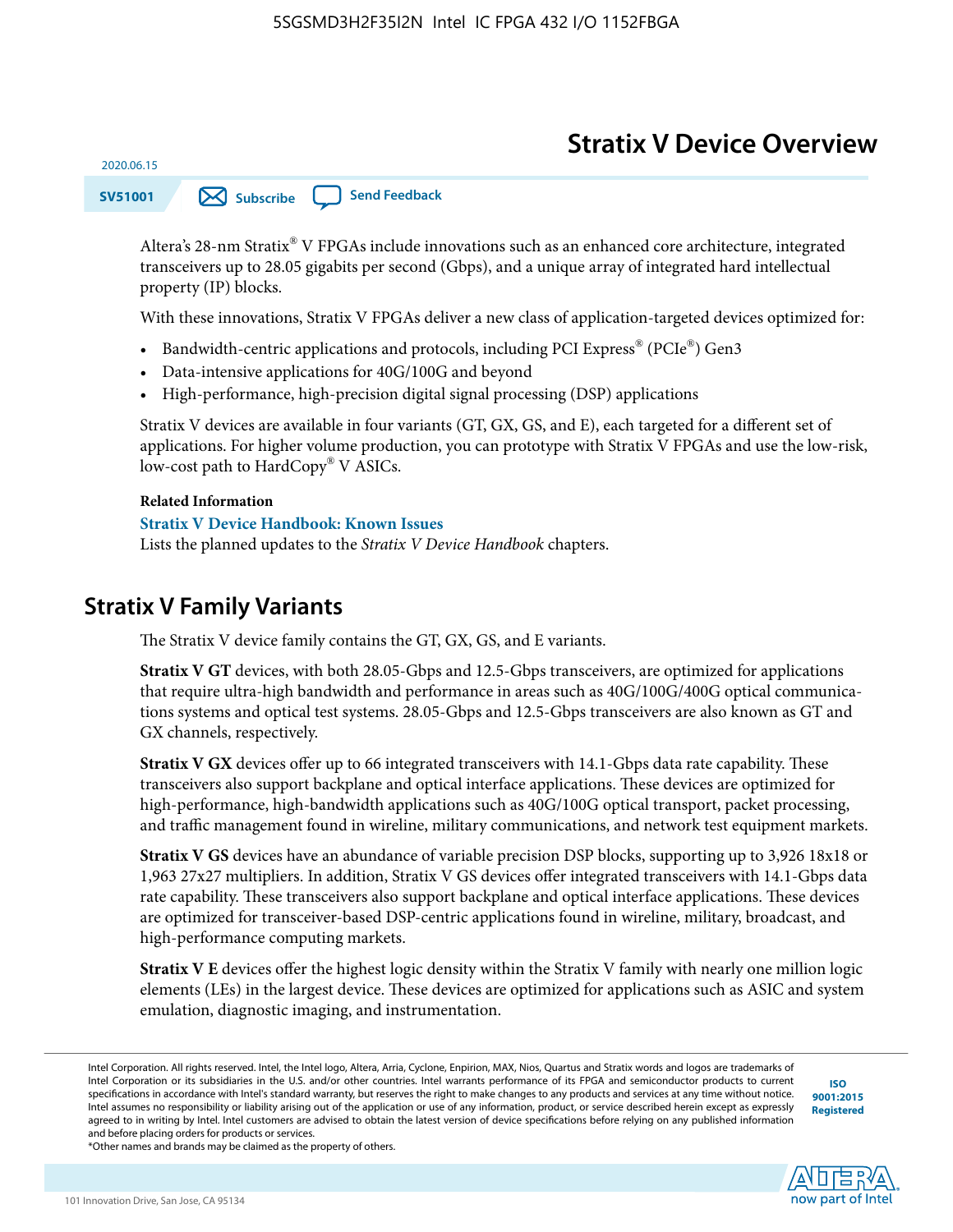#### **2 Stratix V Features Summary**

Common to all Stratix V family variants are a rich set of high-performance building blocks, including a redesigned adaptive logic module (ALM), 20 Kbit (M20K) embedded memory blocks, variable precision DSP blocks, and fractional phase-locked loops (PLLs). All of these building blocks are interconnected by Altera's superior multi-track routing architecture and comprehensive fabric clocking network.

Also common to Stratix V devices is the new Embedded HardCopy Block, which is a customizable hard IP block that leverages Altera's unique HardCopy ASIC capabilities. The Embedded HardCopy Block in Stratix V FPGAs is used to harden IP instantiation of PCIe Gen3, Gen2, and Gen1.

### **Stratix V Features Summary**

#### **Table 1: Summary of Features for Stratix V Devices**

| <b>Feature</b>                    | <b>Description</b>                                                                                                                                                                                                                                                                                                                                                                                                         |
|-----------------------------------|----------------------------------------------------------------------------------------------------------------------------------------------------------------------------------------------------------------------------------------------------------------------------------------------------------------------------------------------------------------------------------------------------------------------------|
| Technology                        | 28-nm TSMC process technology<br>0.85-V or 0.9-V core voltage                                                                                                                                                                                                                                                                                                                                                              |
| Low-power serial<br>transceivers  | 28.05-Gbps transceivers on Stratix V GT devices<br>$\bullet$<br>Electronic dispersion compensation (EDC) for XFP, SFP+, QSFP, CFP<br>optical module support<br>Adaptive linear and decision feedback equalization<br>$\bullet$<br>Transmitter pre-emphasis and de-emphasis<br>Dynamic reconfiguration of individual channels<br>$\bullet$<br>On-chip instrumentation (EyeQ non-intrusive data eye monitoring)<br>$\bullet$ |
| Backplane capability              | 600-Megabits per second (Mbps) to 12.5-Gbps data rate capability<br>$\bullet$                                                                                                                                                                                                                                                                                                                                              |
| General-purpose I/Os<br>(GPIOs)   | 1.6-Gbps LVDS<br>1,066-MHz external memory interface<br>$\bullet$<br>On-chip termination (OCT)<br>$\bullet$<br>1.2-V to 3.3-V interfacing for all Stratix V devices                                                                                                                                                                                                                                                        |
| Embedded HardCopy<br><b>Block</b> | PCIe Gen3, Gen2, and Gen1 complete protocol stack, x1/x2/x4/x8 end<br>$\bullet$<br>point and root port                                                                                                                                                                                                                                                                                                                     |
| Embedded transceiver<br>hard IP   | Interlaken physical coding sublayer (PCS)<br>$\bullet$<br>Gigabit Ethernet (GbE) and XAUI PCS<br>$\bullet$<br>10G Ethernet PCS<br>Serial RapidIO® (SRIO) PCS<br>$\bullet$<br>Common Public Radio Interface (CPRI) PCS<br>$\bullet$<br>Gigabit Passive Optical Networking (GPON) PCS<br>$\bullet$                                                                                                                           |
| Power management                  | Programmable Power Technology<br>$\bullet$<br>Quartus II integrated PowerPlay Power Analysis<br>$\bullet$                                                                                                                                                                                                                                                                                                                  |

**Altera Corporation** 

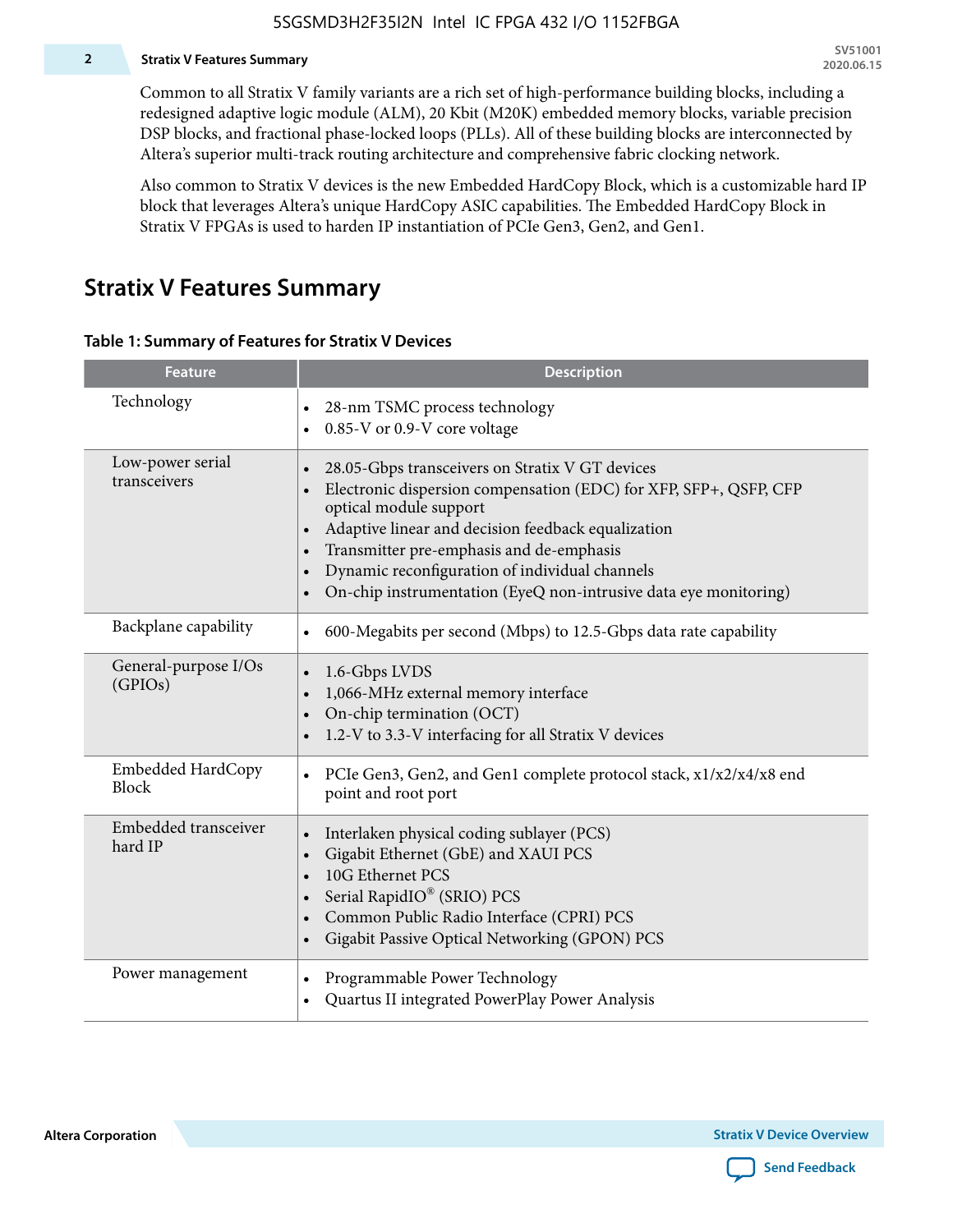| <b>Feature</b>                   | <b>Description</b>                                                                                                                                                                                                                                                                                                                                                                                                                                      |
|----------------------------------|---------------------------------------------------------------------------------------------------------------------------------------------------------------------------------------------------------------------------------------------------------------------------------------------------------------------------------------------------------------------------------------------------------------------------------------------------------|
| High-performance core<br>fabric  | Enhanced ALM with four registers<br>Improved routing architecture reduces congestion and improves compile<br>times                                                                                                                                                                                                                                                                                                                                      |
| Embedded memory<br>blocks        | M20K: 20-Kbit with hard error correction code (ECC)<br>$\bullet$<br>MLAB: 640-bit<br>$\bullet$                                                                                                                                                                                                                                                                                                                                                          |
| Variable precision DSP<br>blocks | Up to 600 MHz performance<br>$\bullet$<br>Natively support signal processing with precision ranging from 9x9 up to<br>54x54<br>New native 27x27 multiply mode<br>$\bullet$<br>64-bit accumulator and cascade for systolic finite impulse responses (FIRs)<br>$\bullet$<br>Embedded internal coefficient memory<br>$\bullet$<br>Pre-adder/subtractor improves efficiency<br>$\bullet$<br>Increased number of outputs allows more independent multipliers |
| <b>Fractional PLLs</b>           | Fractional mode with third-order delta-sigma modulation<br>Integer mode<br>$\bullet$<br>Precision clock synthesis, clock delay compensation, and zero delay buffer<br>$\bullet$<br>(ZDB)                                                                                                                                                                                                                                                                |
| Clock networks                   | 800-MHz fabric clocking<br>$\bullet$<br>Global, quadrant, and peripheral clock networks<br>$\bullet$<br>Unused clock networks can be powered down to reduce dynamic power<br>$\bullet$                                                                                                                                                                                                                                                                  |
| Device configuration             | Serial and parallel flash interface<br>$\bullet$<br>Enhanced advanced encryption standard (AES) design security features<br>$\bullet$<br>Tamper protection<br>$\bullet$<br>Partial and dynamic reconfiguration<br>$\bullet$<br>Configuration via Protocol (CvP)<br>$\bullet$                                                                                                                                                                            |
| High-performance<br>packaging    | Multiple device densities with identical package footprints enables seamless<br>$\bullet$<br>migration between different FPGA densities<br>FBGA packaging with on-package decoupling capacitors<br>$\bullet$<br>Lead and RoHS-compliant lead-free options<br>$\bullet$                                                                                                                                                                                  |
| HardCopy V migration             |                                                                                                                                                                                                                                                                                                                                                                                                                                                         |

# **Stratix V Family Plan**

The following tables list the features of the different Stratix V devices.

The information in this section is correct at the time of publication. For the latest information and to get more details, refer to the Altera Product Selector.

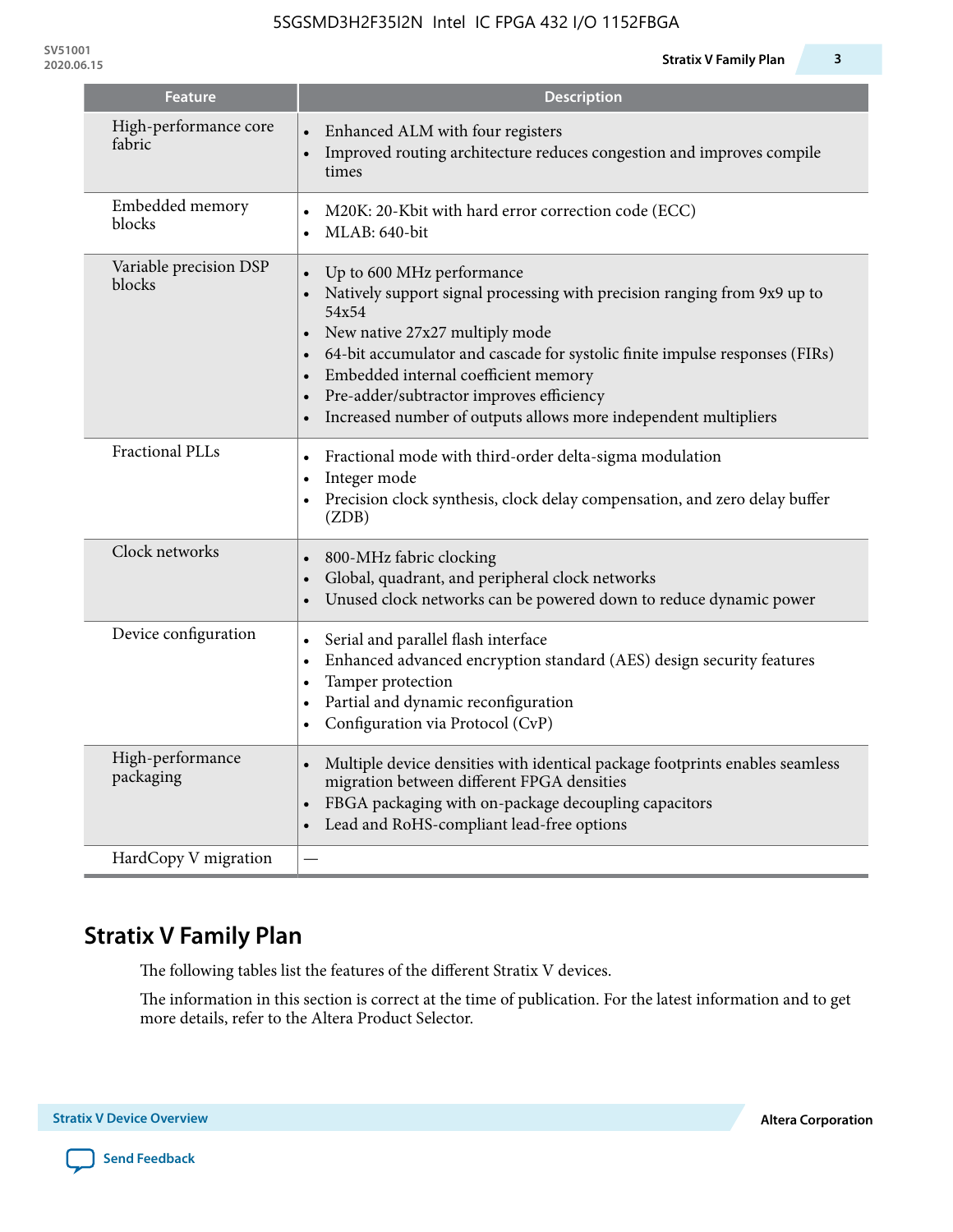#### **4 Stratix V Family Plan**

### **Table 2: Stratix V GT Device Features**

| <b>Feature</b>                                                            | 5SGTC5         | 5SGTC7         |  |  |  |  |  |  |
|---------------------------------------------------------------------------|----------------|----------------|--|--|--|--|--|--|
| Logic Elements (K)                                                        | 425            | 622            |  |  |  |  |  |  |
| ALMs                                                                      | 160,400        | 234,720        |  |  |  |  |  |  |
| Registers (K)                                                             | 642            | 939            |  |  |  |  |  |  |
| 28.05/12.5-Gbps Transceivers                                              | 4/32           | 4/32           |  |  |  |  |  |  |
| PCIe hard IP Blocks                                                       | $\mathbf{1}$   | $\mathbf{1}$   |  |  |  |  |  |  |
| <b>Fractional PLLs</b>                                                    | 28             | 28             |  |  |  |  |  |  |
| M20K Memory Blocks                                                        | 2,304          | 2,560          |  |  |  |  |  |  |
| M20K Memory (MBits)                                                       | 45             | 50             |  |  |  |  |  |  |
| Variable Precision Multipliers (18x18)                                    | 512            | 512            |  |  |  |  |  |  |
| Variable Precision Multipliers (27x27)                                    | 256            | 256            |  |  |  |  |  |  |
| DDR3 SDRAM x72 DIMM Interfaces                                            | $\overline{4}$ | $\overline{4}$ |  |  |  |  |  |  |
| User I/Os <sup>(1)</sup> , Full-Duplex LVDS, 28.05/12.5-Gbps Transceivers |                |                |  |  |  |  |  |  |
| Package <sup>(2)(3)</sup>                                                 | 5SGTC5         | 5SGTC7         |  |  |  |  |  |  |
| KF40-F1517 <sup>(4)</sup><br>$(40$ mm $)$                                 | 600, 150, 36   | 600, 150, 36   |  |  |  |  |  |  |

**Altera Corporation** 



<sup>(1)</sup> The number of GPIOs does not include transceiver I/Os. In the Quartus II software, the number of user I/Os includes transceiver I/Os.

 $^{(2)}$  Packages are flipchip ball grid array (1.0-mm pitch).

<sup>(3)</sup> Each package row offers pin migration (common board footprint) for all devices in the row.

<sup>(4)</sup> Migration between select Stratix V GT devices and Stratix V GX devices is available. For more information, refer to **Table 6** and to *AN 644: Migration Between Stratix V GX and Stratix V GT Devices*.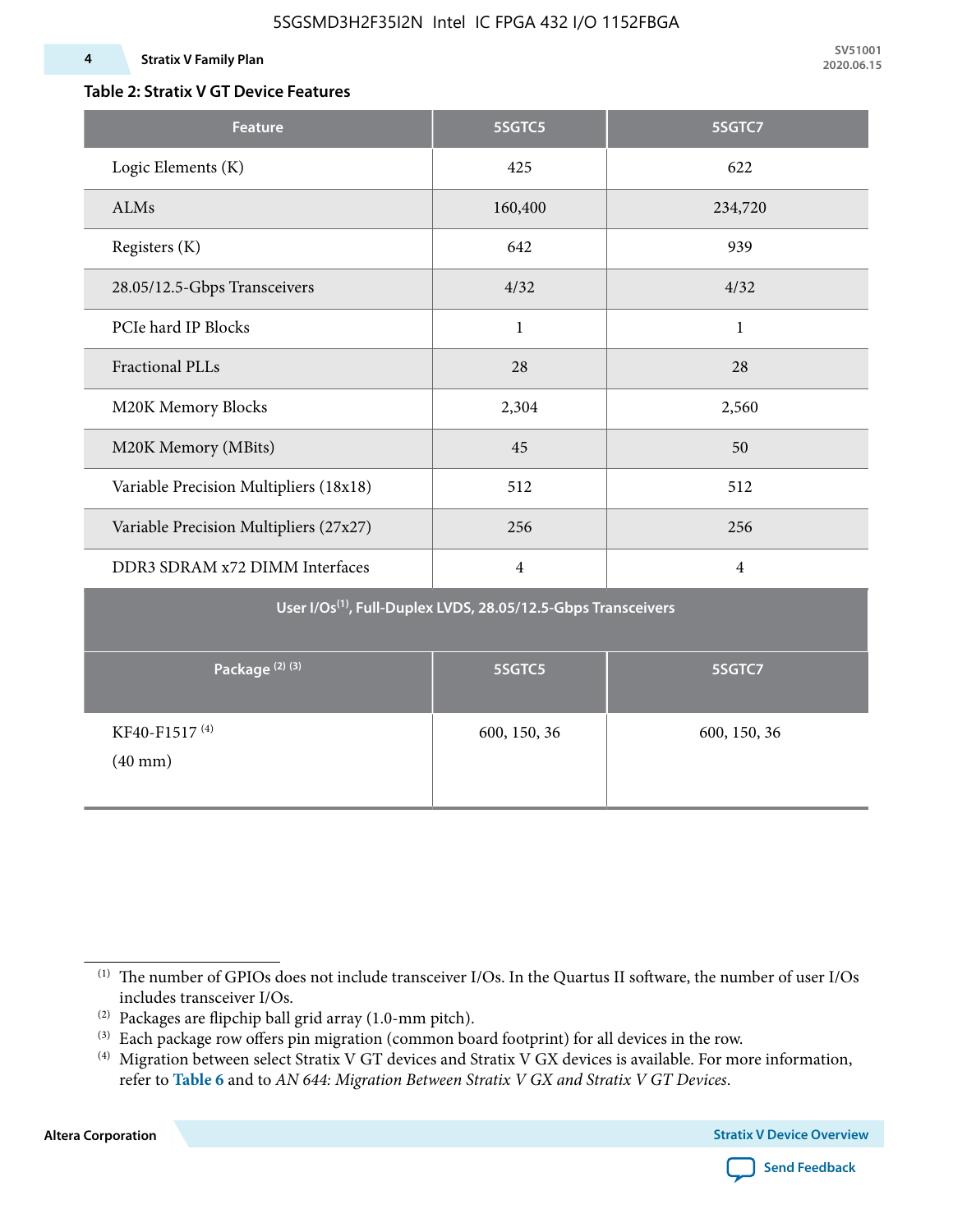#### **Table 3: Stratix V GX Device Features**

| <b>Features</b>                                                   | 5SGXA<br>3       | 5SGXA<br>4  | 5SGXA<br>5                 | 5SGXA<br>7                 | 5SGXA<br>9                 | 5SGXA<br>B                 | 5SGXB<br>5     | 5SGXB<br>$6\phantom{1}$ | 5SGXB<br>9     | 5SGXBB         |
|-------------------------------------------------------------------|------------------|-------------|----------------------------|----------------------------|----------------------------|----------------------------|----------------|-------------------------|----------------|----------------|
| Logic<br>Elements<br>(K)                                          | 340              | 420         | 490                        | 622                        | 840                        | 952                        | 490            | 597                     | 840            | 952            |
| ALMs                                                              | 128,300          | 158,500     | 185,000                    | 234,720                    | 317,000                    | 359,200                    | 185,000        | 225,400                 | 317,000        | 359,200        |
| Registers<br>(K)                                                  | 513              | 634         | 740                        | 939                        | 1,268                      | 1,437                      | 740            | 902                     | 1,268          | 1,437          |
| $14.1$ -Gbps<br>Transceive<br>rs                                  | 12, 24,<br>or 36 | 24 or<br>36 | 24, 36,<br>or 48           | 24, 36,<br>or 48           | 36 or<br>48                | 36 or<br>48                | 66             | 66                      | 66             | 66             |
| PCIe hard<br><b>IP Blocks</b>                                     | 1 or 2           | 1 or 2      | 1, 2, 0r<br>$\overline{4}$ | 1, 2, or<br>$\overline{4}$ | 1, 2, or<br>$\overline{4}$ | 1, 2, or<br>$\overline{4}$ | 1 or 4         | 1 or 4                  | 1 or 4         | 1 or 4         |
| Fractional<br>PLLs                                                | $20^{(5)}$       | 24          | 28                         | 28                         | 28                         | 28                         | 24             | 24                      | 32             | 32             |
| M20K<br>Memory<br><b>Blocks</b>                                   | 957              | 1,900       | 2,304                      | 2,560                      | 2,640                      | 2,640                      | 2,100          | 2,660                   | 2,640          | 2,640          |
| M20K<br>Memory<br>(MBits)                                         | 19               | 37          | 45                         | 50                         | 52                         | 52                         | 41             | 52                      | 52             | 52             |
| Variable<br>Precision<br>Multipliers<br>(18x18)                   | 512              | 512         | 512                        | 512                        | 704                        | 704                        | 798            | 798                     | 704            | 704            |
| Variable<br>Precision<br>Multipliers<br>(27x27)                   | 256              | 256         | 256                        | 256                        | 352                        | 352                        | 399            | 399                     | 352            | 352            |
| DDR <sub>3</sub><br><b>SDRAM</b><br>x72 DIMM<br>Interfaces<br>(6) | 6                | 6           | 6                          | 6                          | 6                          | 6                          | $\overline{4}$ | $\overline{4}$          | $\overline{4}$ | $\overline{4}$ |

 $^{\left(5\right)}$  The F1517 package contains 24 PLLs. The other packages with this device contain 20 PLLs.

(6) These are the maximum number of x72 interfaces available. The actual number of interfaces depends on the device package.

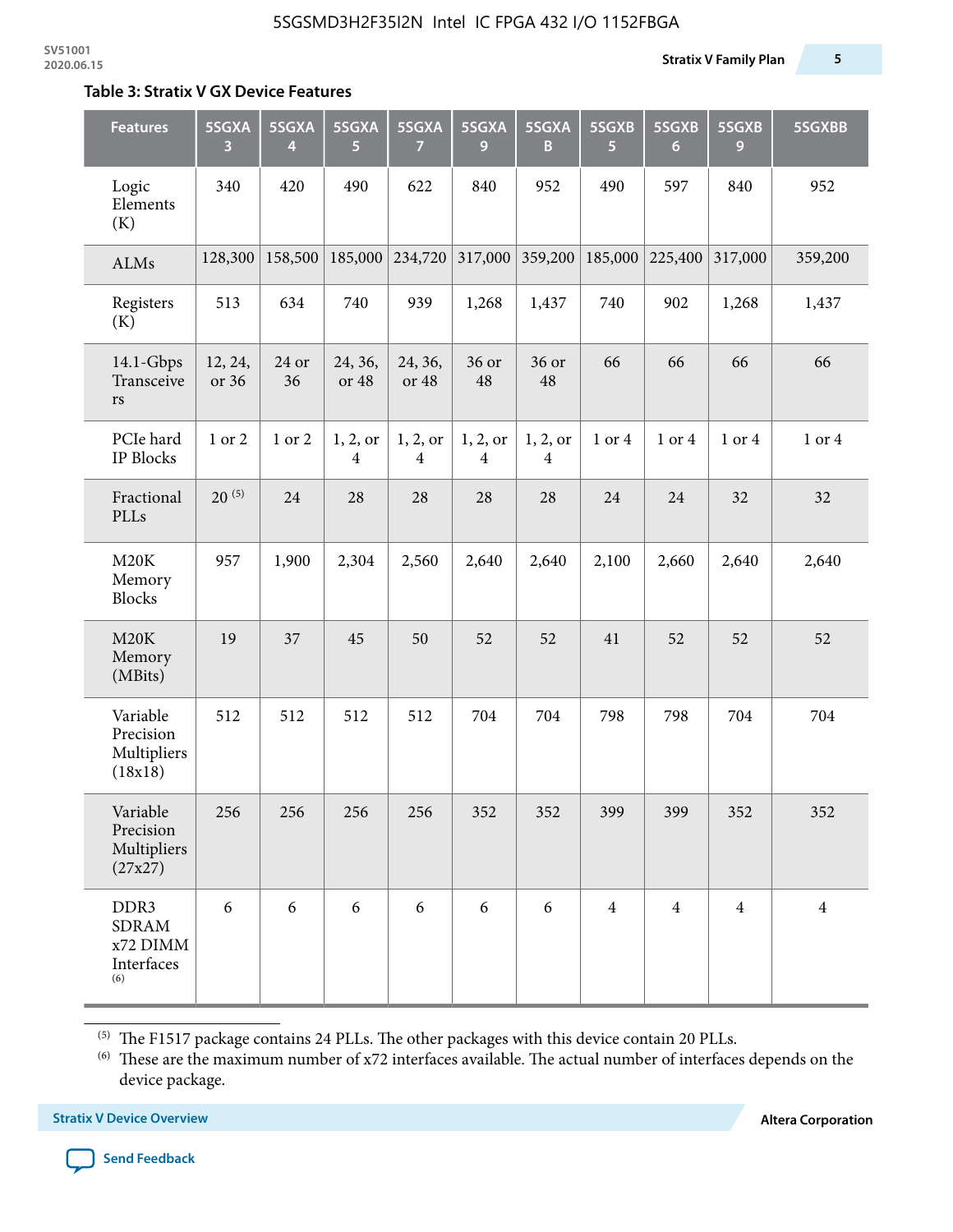#### **6 Stratix V Family Plan**

|                                                                                      | User I/Os <sup>(1)</sup> , Full-Duplex LVDS, 14.1-Gbps Transceivers |                          |                 |                 |                                 |                                 |                |                |        |        |
|--------------------------------------------------------------------------------------|---------------------------------------------------------------------|--------------------------|-----------------|-----------------|---------------------------------|---------------------------------|----------------|----------------|--------|--------|
| Package <sup>(2)(3)</sup><br>$(7)$ (8)                                               | 5SGXA3                                                              | 5SGXA4   5SGXA5   5SGXA7 |                 |                 | 5SGXA9                          | 5SGXA<br>B                      | 5SGXB5         | 5SGXB6         | 5SGXB9 | 5SGXBB |
| EH29-<br>H780<br>$(33$ mm $)$                                                        | 360, 90,<br>$12^{\text{H}}$                                         |                          |                 |                 |                                 |                                 |                |                |        |        |
| HF35-<br>$F1152^{(9)}$<br>$(35$ mm $)$                                               | 432,<br>108, 24                                                     | 552,<br>138, 24          | 552,<br>138, 24 | 552,<br>138, 24 |                                 |                                 |                |                |        |        |
| KF35-<br>F1152<br>$(35$ mm $)$                                                       | 432,<br>108, 36                                                     | 432,<br>108, 36          | 432,<br>108, 36 | 432,<br>108, 36 |                                 |                                 |                |                |        |        |
| KF40-<br>F1517<br>$(40$ mm $)$<br>KH40-<br>H1517 <sup>(9)</sup><br>$(45 \text{ mm})$ | 696,<br>174, 36                                                     | 696,<br>174, 36          | 696,<br>174, 36 | 696,<br>174, 36 | 696,<br>174,<br>36 <sup>H</sup> | 696,<br>174,<br>36 <sup>H</sup> |                |                |        |        |
| NF40-<br>F1517 <sup>(4)</sup><br>$(40$ mm $)$                                        |                                                                     |                          | 600,<br>150, 48 | 600,<br>150, 48 |                                 |                                 |                |                |        |        |
| RF40-<br>F1517<br>$(40$ mm $)$                                                       |                                                                     |                          |                 |                 |                                 |                                 | 432,<br>108,66 | 432,<br>108,66 |        |        |

**Altera Corporation** 



<sup>(7)</sup> LVDS counts are full duplex channels. Each full duplex channel is one transmitter (TX) pair plus one receiver (RX) pair.

<sup>(8)</sup> A superscript  $H$  after the number of transceivers indicates that this device is only available in a hybrid package. Hybrid packages are slightly larger than conventional FBGAs. Refer to Altera's packaging documentation for more information.

<sup>(9)</sup> Migration between select Stratix V GX devices and Stratix V GS devices is available. For more information, refer to **Table 6**.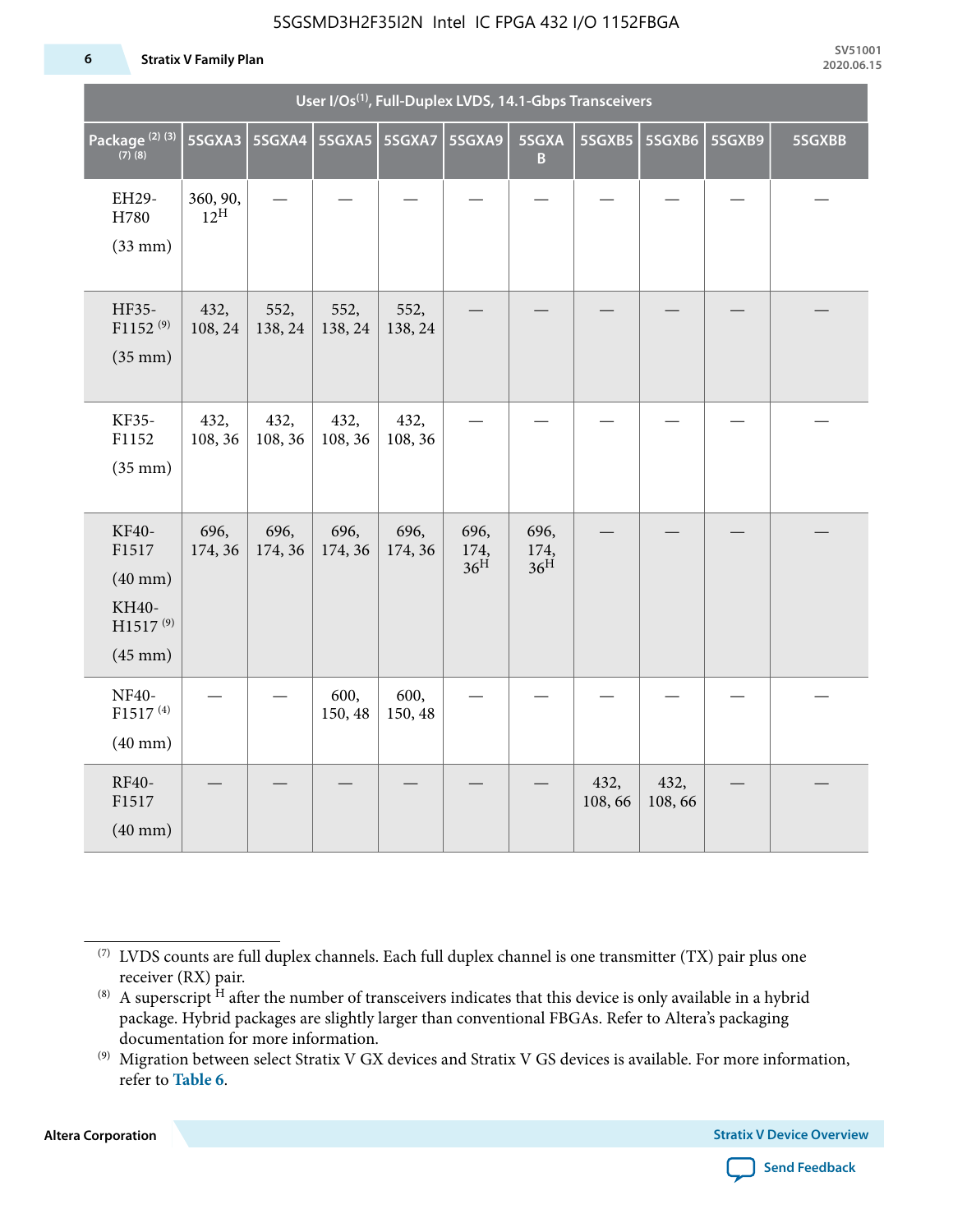|                                                    | User I/Os <sup>(1)</sup> , Full-Duplex LVDS, 14.1-Gbps Transceivers |               |                 |                 |                 |                 |                |                |                                 |                           |  |
|----------------------------------------------------|---------------------------------------------------------------------|---------------|-----------------|-----------------|-----------------|-----------------|----------------|----------------|---------------------------------|---------------------------|--|
| Package <sup>(2)(3)</sup><br>$(7)$ $(8)$           | 5SGXA3                                                              | <b>5SGXA4</b> |                 | 5SGXA5   5SGXA7 | 5SGXA9          | 5SGXA<br>B      | $5S$ GXB5      | 5SGXB6         | 5SGXB9                          | 5SGXBB                    |  |
| RF43-<br>F1760<br>(42.5)<br>mm)                    |                                                                     |               |                 |                 |                 |                 | 600,<br>150,66 | 600,<br>150,66 |                                 |                           |  |
| RH43-<br>H1760<br>$(45 \text{ mm})$                |                                                                     |               |                 |                 |                 |                 |                |                | 600,<br>150,<br>66 <sup>H</sup> | 600, 150, 66 <sup>H</sup> |  |
| NF45-<br>F1932 <sup>(9)</sup><br>$(45 \text{ mm})$ |                                                                     |               | 840,<br>210, 48 | 840,<br>210, 48 | 840,<br>210, 48 | 840,<br>210, 48 |                |                |                                 |                           |  |

#### **Table 4: Stratix V GS Device Features**

| <b>Features</b>                           | 5SGSD3       | 5SGSD4        | 5SGSD5       | 5SGSD6     | 5SGSD8     |
|-------------------------------------------|--------------|---------------|--------------|------------|------------|
| Logic Elements (K)                        | 236          | 360           | 457          | 583        | 695        |
| <b>ALMs</b>                               | 89,000       | 135,840       | 172,600      | 220,000    | 262,400    |
| Registers (K)                             | 356          | 543           | 690          | 880        | 1,050      |
| $14.1$ -Gbps<br>transceivers              | 12 or 24     | 12, 24, or 36 | 24 or 36     | 36 or 48   | 36 or 48   |
| PCIe hard IP<br>blocks                    | $\mathbf{1}$ | $\mathbf{1}$  | $\mathbf{1}$ | 1, 2, or 4 | 1, 2, or 4 |
| <b>Fractional PLLs</b>                    | 20           | $20^{(5)}$    | 24           | 28         | 28         |
| M20K Memory<br><b>Blocks</b>              | 688          | 957           | 2,014        | 2,320      | 2,567      |
| M20K Memory<br>(MBits)                    | 13           | 19            | 39           | 45         | 50         |
| Variable Precision<br>Multipliers (18x18) | 1,200        | 2,088         | 3,180        | 3,550      | 3,926      |
| Variable Precision<br>Multipliers (27x27) | 600          | 1,044         | 1,590        | 1,775      | 1,963      |

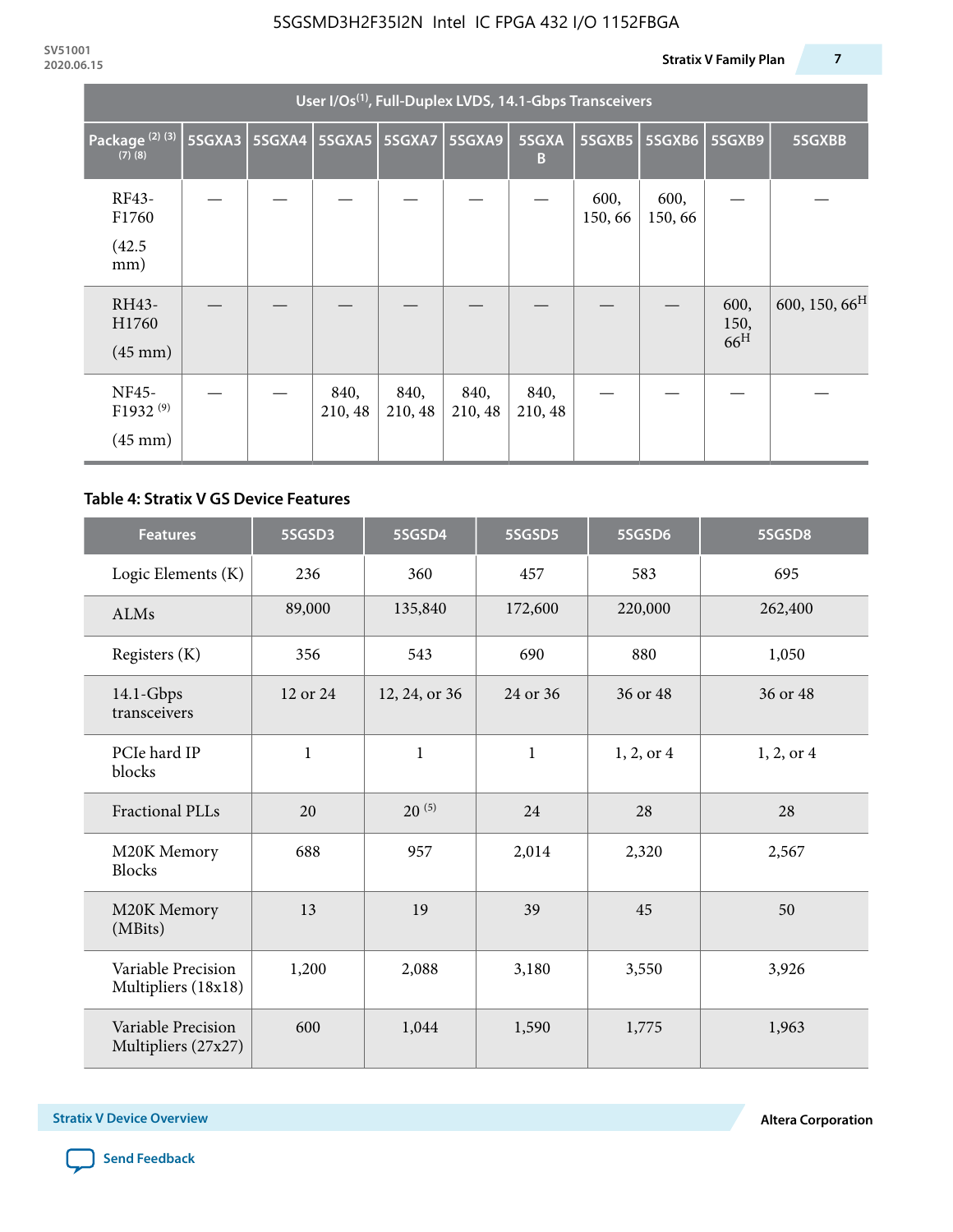**8 Stratix V Family Plan**

| <b>Features</b>                                                     | 5SGSD3                   | 5SGSD4          | 5SGSD5         | 5SGSD6       | 5SGSD8       |  |  |  |  |  |  |
|---------------------------------------------------------------------|--------------------------|-----------------|----------------|--------------|--------------|--|--|--|--|--|--|
| DDR3 SDRAM x72<br><b>DIMM</b> Interfaces                            | $\overline{2}$           | $\overline{4}$  | $\overline{4}$ | 6            | 6            |  |  |  |  |  |  |
| User I/Os <sup>(1)</sup> , Full-Duplex LVDS, 14.1-Gbps Transceivers |                          |                 |                |              |              |  |  |  |  |  |  |
| Package <sup>(2)</sup> (3)(7)(8)                                    | 5SGSD3                   | 5SGSD4          | 5SGSD5         | 5SGSD6       | 5SGSD8       |  |  |  |  |  |  |
| EH29-H780<br>$(33$ mm $)$                                           | $360, 90, 12^{\text{H}}$ | 360, 90, $12^H$ |                |              |              |  |  |  |  |  |  |
| HF35-F1152 <sup>(9)</sup><br>$(35 \text{ mm})$                      | 432, 108, 24             | 432, 108, 24    | 552, 138, 24   |              |              |  |  |  |  |  |  |
| KF40-F1517 <sup>(9)</sup><br>$(40 \text{ mm})$                      |                          | 696, 174, 36    | 696, 174, 36   | 696, 174, 36 | 696, 174, 36 |  |  |  |  |  |  |
| NF45-F1932 <sup>(9)</sup><br>$(45 \text{ mm})$                      |                          |                 |                | 840, 210, 48 | 840, 210, 48 |  |  |  |  |  |  |

#### **Table 5: Stratix V E Device Features**

| <b>Features</b>                        | 5SEE9   | 5SEEB   |
|----------------------------------------|---------|---------|
| Logic Elements (K)                     | 840     | 952     |
| ALMs                                   | 317,000 | 359,200 |
| Registers (K)                          | 1,268   | 1,437   |
| <b>Fractional PLLs</b>                 | 28      | 28      |
| M20K Memory Blocks                     | 2,640   | 2,640   |
| M20K Memory (MBits)                    | 52      | 52      |
| Variable Precision Multipliers (18x18) | 704     | 704     |
| Variable Precision Multipliers (27x27) | 352     | 352     |
| DDR3 SDRAM x72 DIMM Interfaces         | 6       | 6       |

**Altera Corporation** 

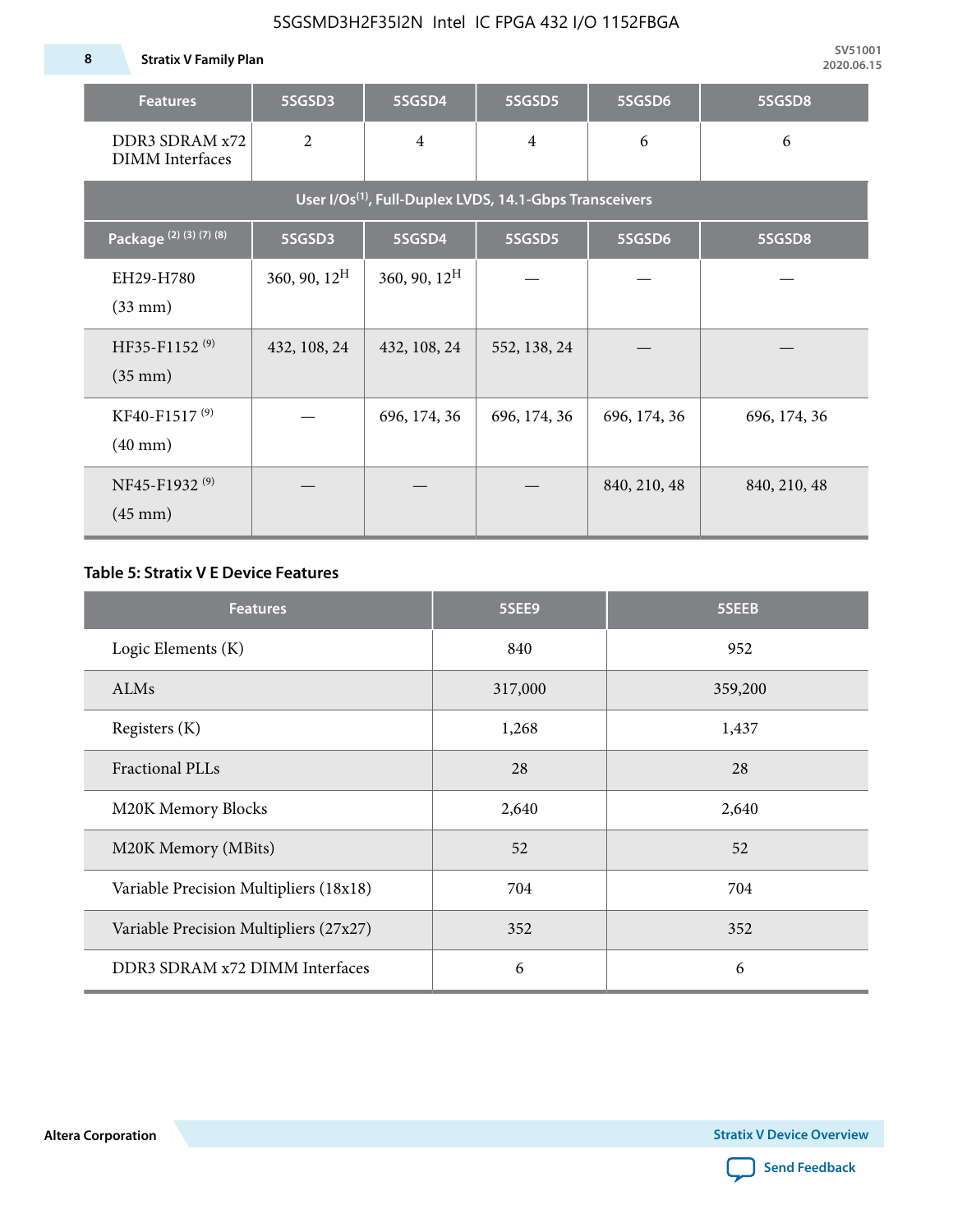| 2020.06.15 |                                       |                       | 9<br><b>Stratix V Family Plan</b> |  |  |  |  |  |  |  |  |
|------------|---------------------------------------|-----------------------|-----------------------------------|--|--|--|--|--|--|--|--|
|            | User I/Os $^{(1)}$ , Full-Duplex LVDS |                       |                                   |  |  |  |  |  |  |  |  |
|            | Package <sup>(2)(3)(7)(8)</sup>       | 5SEE9                 | 5SEEB                             |  |  |  |  |  |  |  |  |
|            | H40-H1517<br>$(45 \text{ mm})$        | 696, $174^{\text{H}}$ | 696, 174 <sup>H</sup>             |  |  |  |  |  |  |  |  |
|            | F45-F1932<br>$(45 \text{ mm})$        | 840, 210              | 840, 210                          |  |  |  |  |  |  |  |  |

#### **Table 6: Device Migration List Across All Stratix V Device Variants**

|                |                             | Package                            |                |                                           |                                                           |                |               |                |                                    |               |                |
|----------------|-----------------------------|------------------------------------|----------------|-------------------------------------------|-----------------------------------------------------------|----------------|---------------|----------------|------------------------------------|---------------|----------------|
|                | EH29-<br>H780               | HF35-<br>F1152 <sup>(</sup><br>10) | KF35-<br>F1152 | KF40-<br>F1517/<br>KH40-<br>H1517<br>(11) | NF40/<br><b>KF40-</b><br>F1517 <sup>(1</sup><br>$2)$ (13) | RF40-<br>F1517 | H40-<br>H1517 | RF43-<br>F1760 | NF45-<br>F1932 <sup>(</sup><br>11) | F45-<br>F1932 | RH43-<br>H1760 |
|                | <b>Stratix V GX devices</b> |                                    |                |                                           |                                                           |                |               |                |                                    |               |                |
| A3             | Yes                         | Yes                                | Yes            | Yes                                       |                                                           |                |               |                |                                    |               |                |
| A4             |                             | Yes                                | Yes            | Yes                                       |                                                           |                |               |                |                                    |               |                |
| A <sub>5</sub> |                             | Yes                                | Yes            | Yes                                       | Yes                                                       |                |               |                | Yes                                |               |                |
| A7             |                             | Yes                                | Yes            | Yes                                       | Yes                                                       |                |               |                | Yes                                |               |                |
| A <sub>9</sub> |                             |                                    |                | Yes                                       |                                                           |                |               |                | Yes                                |               |                |
| AB             |                             |                                    |                | Yes                                       |                                                           |                |               |                | Yes                                |               |                |
| B <sub>5</sub> |                             |                                    |                |                                           |                                                           | Yes            |               | Yes            |                                    |               |                |
| B <sub>6</sub> |                             |                                    |                |                                           |                                                           | Yes            |               | Yes            |                                    |               |                |
| <b>B9</b>      |                             |                                    |                |                                           |                                                           |                |               |                |                                    |               | Yes            |
| <b>BB</b>      |                             |                                    |                |                                           |                                                           |                |               |                |                                    |               | Yes            |

 $(10)$  All devices in this column are in the HF35 package and have twenty-four 14.1-Gbps transceivers.

<sup>(11)</sup> Different devices within this column have small differences in the overall package height. When multiple Stratix V devices with different package heights are placed on a single board, a single-piece heatsink may not cover the devices evenly. Refer to *AN 670: Thermal Solutions to Address Height Variation in Stratix V Packages*.

<sup>(12)</sup> The 5SGTC5/7 devices in the KF40 package have four 28.05-Gbps transceivers and thirty-two 12.5-Gbps transceivers. Other devices in this column are in the NF40 package and have forty-eight 14.1-Gbps transceivers.

<sup>(13)</sup> For more information, refer to *AN 644: Migration Between Stratix V GX and Stratix V GT Devices*.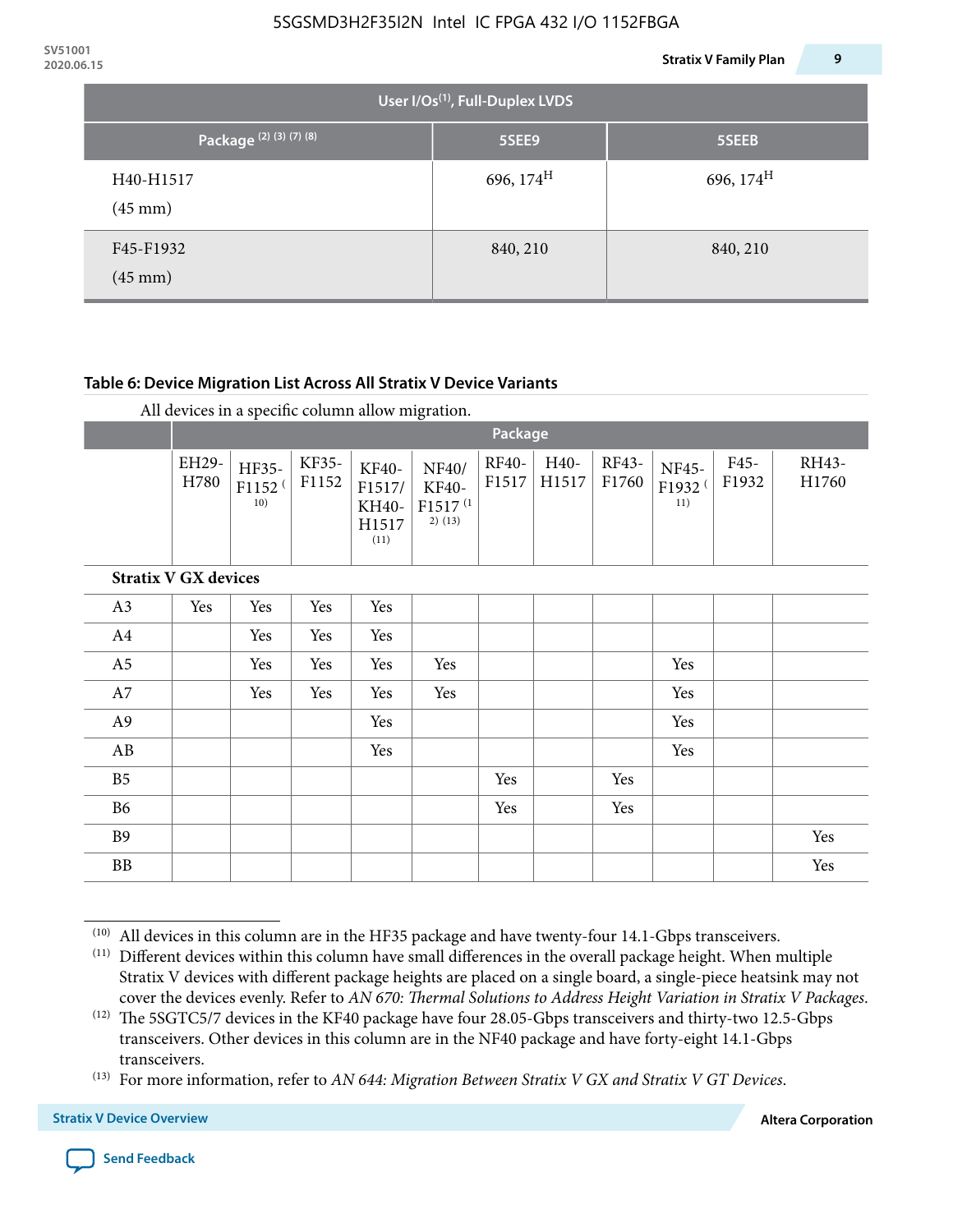#### **10 Low-Power Serial Transceivers**

**Package**

| <b>Stratix V GT devices</b> |  |  |  |  |  |
|-----------------------------|--|--|--|--|--|
|                             |  |  |  |  |  |

| C <sub>5</sub> |                             |     |  |     | Yes |  |     |  |     |     |  |
|----------------|-----------------------------|-----|--|-----|-----|--|-----|--|-----|-----|--|
| C7             |                             |     |  |     | Yes |  |     |  |     |     |  |
|                | <b>Stratix V GS devices</b> |     |  |     |     |  |     |  |     |     |  |
| D <sub>3</sub> | Yes                         | Yes |  |     |     |  |     |  |     |     |  |
| D <sub>4</sub> | Yes                         | Yes |  | Yes |     |  |     |  |     |     |  |
| D <sub>5</sub> |                             | Yes |  | Yes |     |  |     |  |     |     |  |
| D <sub>6</sub> |                             |     |  | Yes |     |  |     |  | Yes |     |  |
| D <sub>8</sub> |                             |     |  | Yes |     |  |     |  | Yes |     |  |
|                | <b>Stratix V E devices</b>  |     |  |     |     |  |     |  |     |     |  |
| E9             |                             |     |  |     |     |  | Yes |  |     | Yes |  |
| EB             |                             |     |  |     |     |  | Yes |  |     | Yes |  |

**Note:** To verify the pin migration compatibility, use the Pin Migration View window in the Quartus II software Pin Planner.

#### **Related Information**

• **[Altera Product Selector](http://www.altera.com/products/selector/psg-selector.html#)**

Provides the latest information about Altera products.

- **[For more information about verifying the pin migration compatibility, refer to the I/O](http://www.altera.com/literature/hb/qts/qts_qii52013.pdf) [Management chapter in volume 2 of the Quartus II Handbook.](http://www.altera.com/literature/hb/qts/qts_qii52013.pdf)**
- **[For full package details, refer to the Package information datasheet for Altera devices.](http://www.altera.com/support/devices/packaging/specifications/pkg-pin/spe-index.jsp)**
- **[AN 644: Migration Between Stratix V GX and Stratix V GT Devices](http://www.altera.com/literature/an/an644.pdf)**
- **[AN 670: Thermal Solutions to Address Height Variation in Stratix V Packages](http://www.altera.com/literature/an/an670.pdf)**

### **Low-Power Serial Transceivers**

Stratix V FPGAs deliver the industry's most flexible transceivers with the highest bandwidth from 600 Mbps to 28.05 Gbps, low bit error ratio (BER), and low power. Stratix V transceivers have many enhancements to improve flexibility and robustness. These enhancements include robust analog receiver clock and data recovery (CDR), advanced pre-emphasis, and equalization. In addition, each channel provides full featured embedded PCS hard IP to simplify the design, lower the power, and save valuable core resources.

Stratix V transceivers are compliant with a wide range of standard protocols and data rates and are equipped with a variety of signal conditioning features to support backplane, optical module, and chip-tochip applications.

Stratix V transceivers are located on the left and right sides of the device, as shown in the figure below. The transceivers are isolated from the rest of the chip to prevent core and I/O noise from coupling into the transceivers, thereby ensuring optimal signal integrity. The transceiver channels consist of the physical medium attachment (PMA), PCS, and high-speed clock networks. You can also configure unused transceiver PMA channels as additional transmitter PLLs.

**Altera Corporation Stratix V Device Overview**

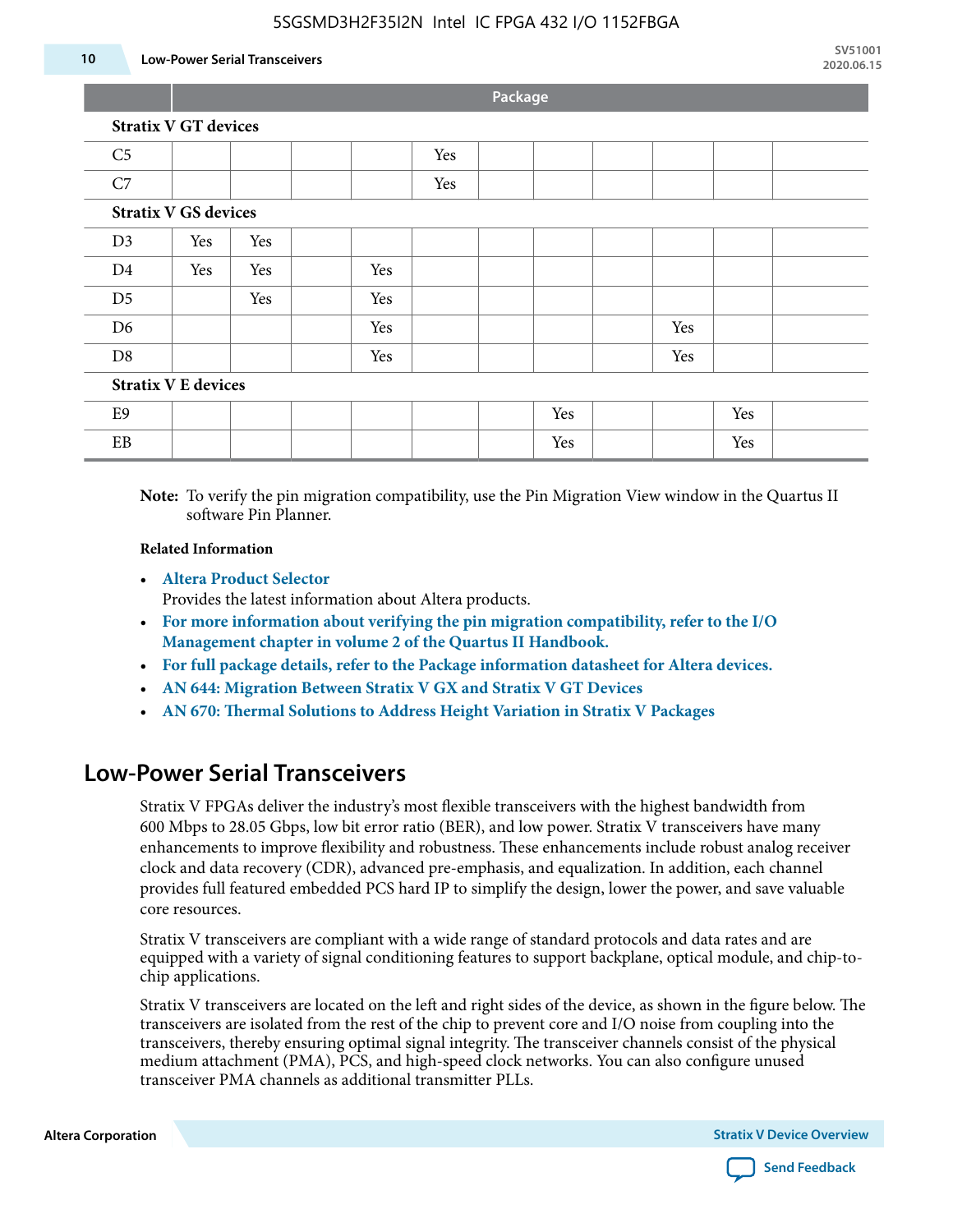#### **Figure 1: Stratix V GT, GX, and GS Device Chip View**

This figure represents one variant of a Stratix V device with transceivers. Other variants may have a different floorplan than the one shown here.



(1) You can use the unused transceiver channels as additional transceiver transmitter PLLs.

The following table lists the PMA features for the Stratix V transceivers.

#### **Table 7: Transceiver PMA Features**

| <b>Feature</b>        | <b>Capability</b>                                                                              |
|-----------------------|------------------------------------------------------------------------------------------------|
| Chip-to-chip support  | 28.05 Gbps and 12.5 Gbps (Stratix V GT devices) and<br>14.1 Gbps (Stratix V GX and GS devices) |
| Backplane support     | 12.5 Gbps (Stratix V GX, GS, and GT devices)                                                   |
| Cable driving support | PCIe cable and eSATA applications                                                              |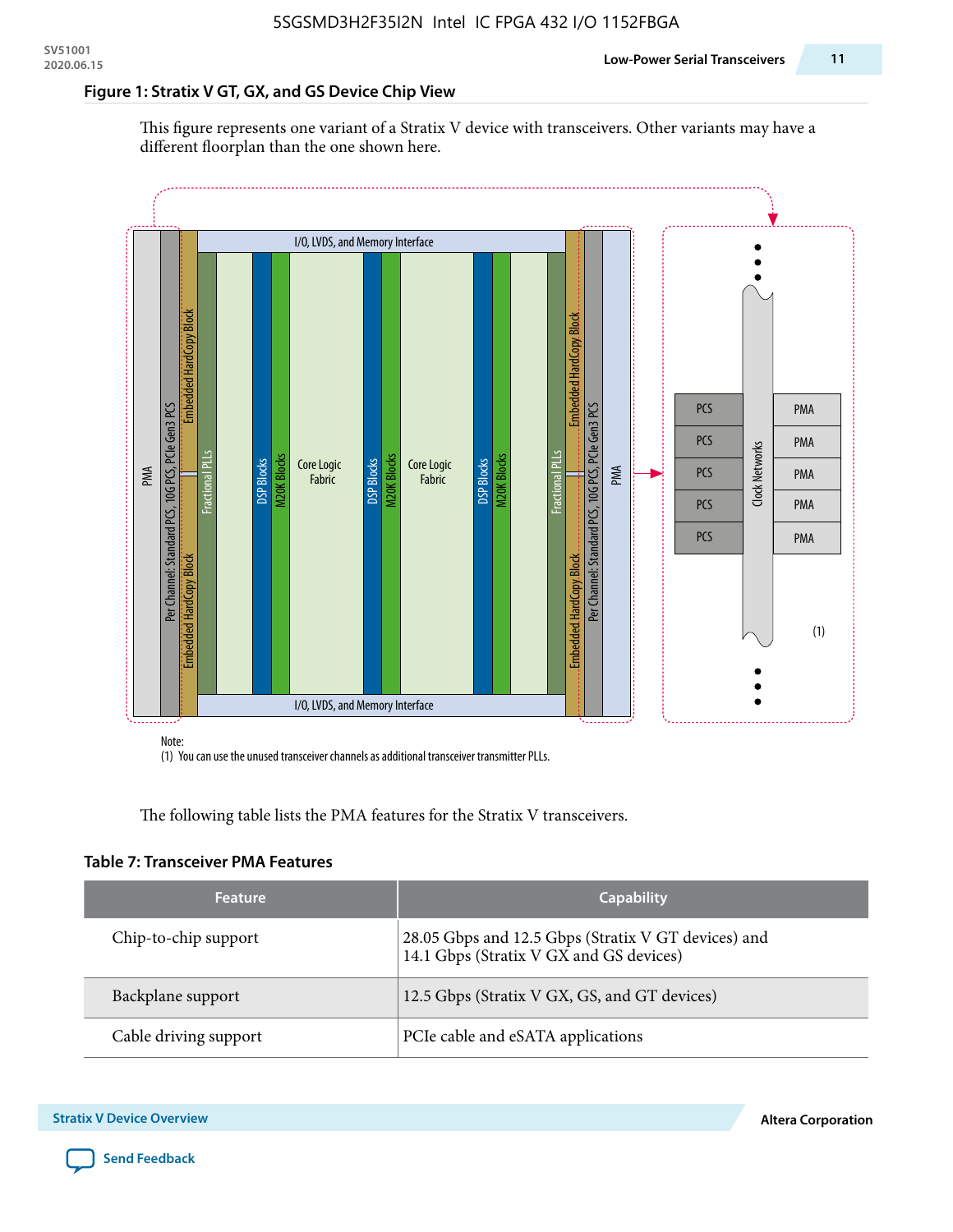**12 Low-Power Serial Transceivers**

| <b>Feature</b>                                      | <b>Capability</b>                                                                                                                                                         |
|-----------------------------------------------------|---------------------------------------------------------------------------------------------------------------------------------------------------------------------------|
| Optical module support with EDC                     | 10G Form-factor Pluggable (XFP), Small Form-factor Pluggable<br>(SFP+), Quad Small Form-factor Pluggable (QSFP), CXP, 100G<br>Pluggable (CFP), 100G Form-factor Pluggable |
| Continuous Time Linear Equalization<br>(CTLE)       | Receiver 4-stage linear equalization to support high-attenuation<br>channels                                                                                              |
| Decision Feedback Equalization (DFE)                | Receiver 5-tap digital equalizer to minimize losses and crosstalk                                                                                                         |
| Adaptive equalization (AEQ)                         | Adaptive engine to automatically adjust equalization to<br>compensate for changes over time                                                                               |
| PLL-based clock recovery                            | Superior jitter tolerance versus phase interpolation techniques                                                                                                           |
| Programmable deserialization and word<br>alignment  | Flexible deserialization width and configurable word alignment<br>patterns                                                                                                |
| Transmitter equalization (pre-emphasis)             | Transmitter driver 4-tap pre-emphasis and de-emphasis for<br>protocol compliance under lossy conditions                                                                   |
| Ring and LC oscillator transmitter PLLs             | Choice of transmitter PLLs per channel, optimized for specific<br>protocols and applications                                                                              |
| On-chip instrumentation (EyeQ data-<br>eye monitor) | Allows non-intrusive on-chip monitoring of both width and<br>height of the data eye                                                                                       |
| Dynamic reconfiguration                             | Allows reconfiguration of single channels without affecting<br>operation of other channels                                                                                |
| Protocol support                                    | Compliance with over 50 industry standard protocols in the<br>range of 600 Mbps to 28.05 Gbps                                                                             |

The Stratix V core logic connects to the PCS through an 8-, 10-, 16-, 20-, 32-, 40-, 64-, or 66-bit interface, depending on the transceiver data rate and protocol. Stratix V devices contain PCS hard IP to support PCIe Gen3, Gen2, Gen1, Interlaken, 10GE, XAUI, GbE, SRIO, CPRI, and GPON protocols. All other standard and proprietary protocols are supported through the transceiver PCS hard IP. The following table lists the transceiver PCS features.

#### **Table 8: Transceiver PCS Features**

| <b>Protocol</b> | Data Rates (Gbps)     | <b>Transmitter Data Path</b>                                                                  | <b>Receiver Data Path</b>                                                                                  |
|-----------------|-----------------------|-----------------------------------------------------------------------------------------------|------------------------------------------------------------------------------------------------------------|
| Custom PHY      | $0.6 \text{ to } 8.5$ | Phase compensation FIFO, byte<br>serializer, 8B/10B encoder,<br>bit-slip, and channel bonding | Word aligner, de-skew FIFO,<br>rate match FIFO, 8B/10B<br>decoder, byte deserializer, and<br>byte ordering |

**Altera Corporation** 

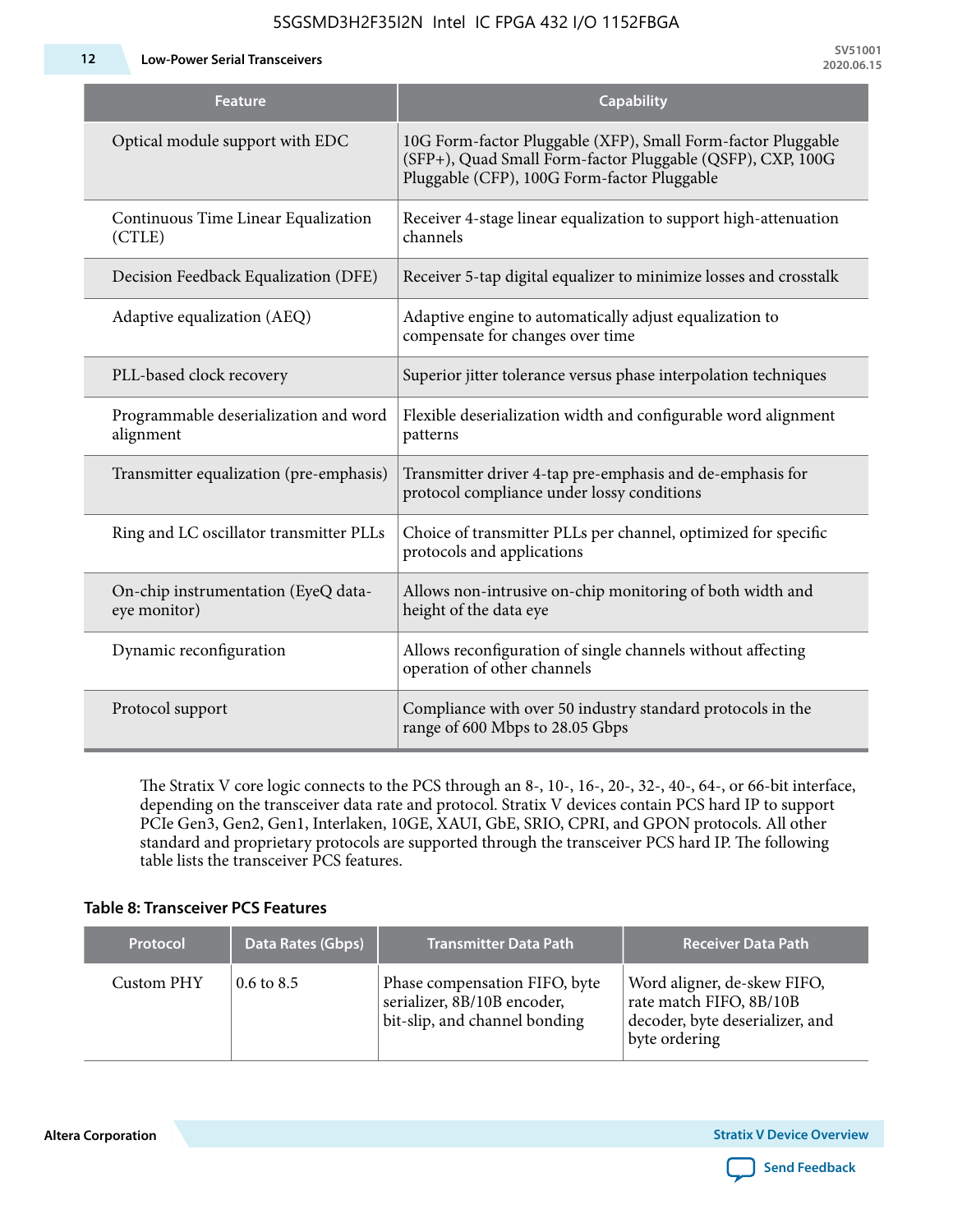**SV51001**

#### **2020.06.15 PCIe Gen3, Gen2, and Gen1 Hard IP (Embedded HardCopy Block) 13**

| Protocol                         | Data Rates (Gbps) | <b>Transmitter Data Path</b>                                                                   | <b>Receiver Data Path</b>                                                                                                               |  |  |
|----------------------------------|-------------------|------------------------------------------------------------------------------------------------|-----------------------------------------------------------------------------------------------------------------------------------------|--|--|
| Custom 10G<br><b>PHY</b>         | 9.98 to 14.1      | TX FIFO, gear box, and bit-slip                                                                | RX FIFO and gear box                                                                                                                    |  |  |
| x1, x4, x8 PCIe<br>Gen1 and Gen2 | 2.5 and 5.0       | Same as custom PHY plus PIPE<br>2.0 interface to core logic                                    | Same as custom PHY plus<br>PIPE 2.0 interface to core logic                                                                             |  |  |
| x1, x4, x8 PCIe<br>Gen3          | 8                 | Phase compensation FIFO,<br>encoder, scrambler, gear box, and<br>bit-slip                      | Block synchronization, rate<br>match FIFO, decoder,<br>de-scrambler, and phase<br>compensation FIFO                                     |  |  |
| 10G Ethernet                     | 10.3125           | TX FIFO, 64/66 encoder,<br>scrambler, and gear box                                             | RX FIFO, 64/66 decoder,<br>de-scrambler, block synchro-<br>nization, and gear box                                                       |  |  |
| Interlaken                       | 4.9 to 14.1       | TX FIFO, frame generator,<br>CRC-32 generator, scrambler,<br>disparity generator, and gear box | RX FIFO, frame generator,<br>CRC-32 checker, frame<br>decoder, descrambler,<br>disparity checker, block<br>synchronization, and gearbox |  |  |
| OTN 40 and<br>100                | $(4+1)$ x 11.3    | TX FIFO, channel bonding, and                                                                  | RX FIFO, lane deskew, and                                                                                                               |  |  |
|                                  | $(10+1)$ x 11.3   | byte serializer                                                                                | byte de-serializer                                                                                                                      |  |  |
| GbE                              | 1.25              | Same as custom PHY plus GbE<br>state machine                                                   | Same as custom PHY plus<br>GbE state machine                                                                                            |  |  |
| <b>XAUI</b>                      | 3.125 to 4.25     | Same as custom PHY plus XAUI<br>state machine for bonding four<br>channels                     | Same as custom PHY plus<br>XAUI state machine for re-<br>aligning four channels                                                         |  |  |
| <b>SRIO</b>                      | 1.25 to 6.25      | Same as custom PHY plus SRIO<br>V2.1 compliant x2 and x4 channel<br>bonding                    | Same as custom PHY plus<br>SRIO V2.1compliant x2 and<br>x4 deskew state machine                                                         |  |  |
| <b>CPRI</b>                      | 0.6144 to 9.83    | Same as custom PHY plus TX<br>deterministic latency                                            | Same as custom PHY plus RX<br>deterministic latency                                                                                     |  |  |
| <b>GPON</b>                      | 1.25, 2.5, and 10 | Same as custom PHY                                                                             | Same as custom PHY                                                                                                                      |  |  |

# **PCIe Gen3, Gen2, and Gen1 Hard IP (Embedded HardCopy Block)**

Stratix V devices have PCIe hard IP designed for performance, ease-of-use, and increased functionality. The PCIe hard IP consists of the PCS, data link, and transaction layers. The PCIe hard IP supports Gen3, Gen2, and Gen1 end point and root port up to x8 lane configurations.

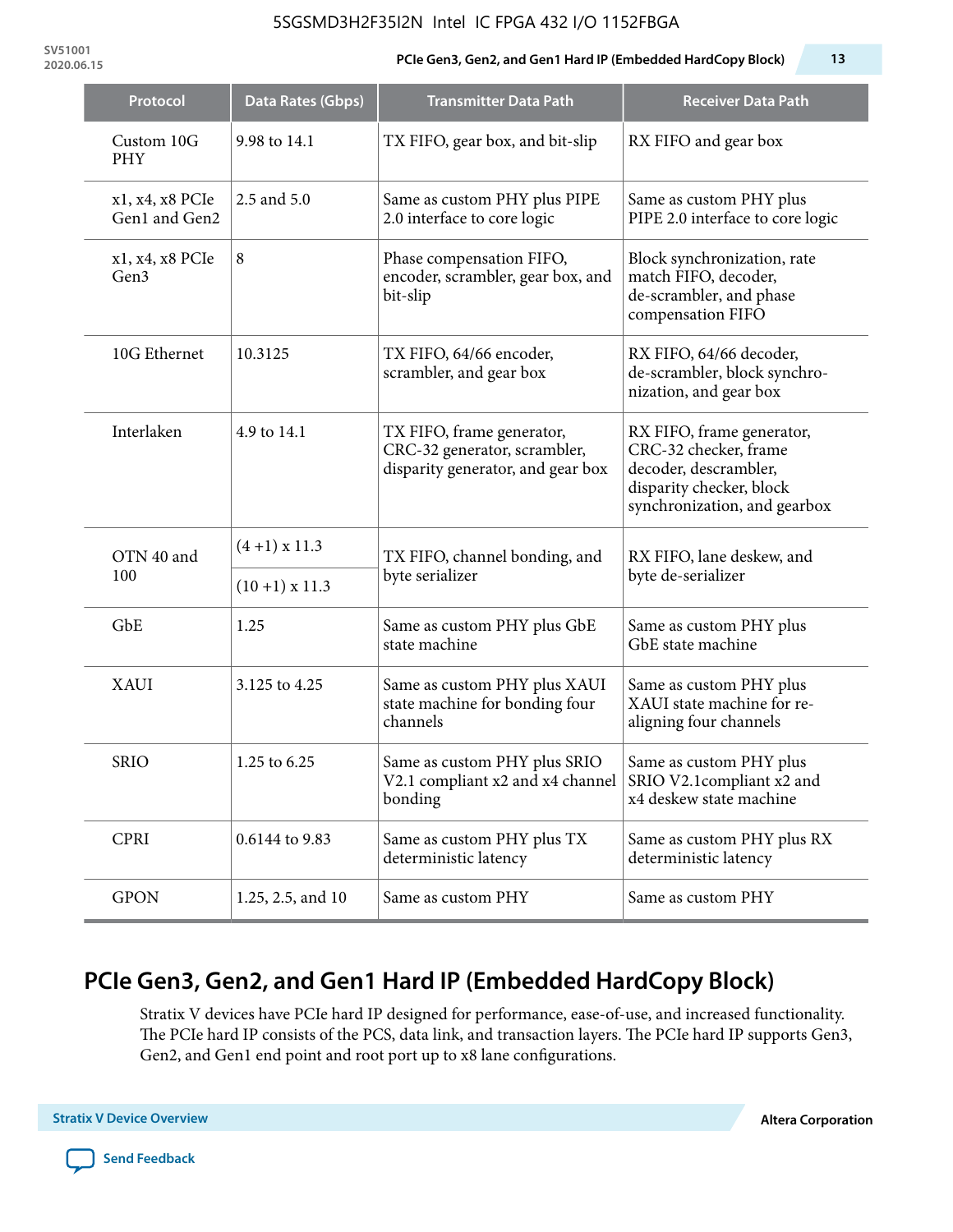#### **14 External Memory and GPIO**

The Stratix V PCIe hard IP operates independently from the core logic, which allows the PCIe link to wake up and complete link training in less than 100 ms while the Stratix V device completes loading the programming file for the rest of the FPGA. The PCIe hard IP also provides added functionality, which helps support emerging features such as Single Root I/O Virtualization (SR-IOV) or optional protocol extensions. In addition, the Stratix V device PCIe hard IP has improved end-to-end data path protection using ECC and enables device CvP.

In all Stratix V devices, the primary PCIe hard IP that supports CvP is always in the bottom left corner of the device (IOBANK\_B0L) when viewing the die from the top.

### **External Memory and GPIO**

Each Stratix V I/O block has a hard FIFO that improves the resynchronization margin as data is transferred from the external memory to the FPGA.

The hard FIFO also lowers PHY latency, resulting in higher random access performance. GPIOs include on-chip dynamic termination to reduce the number of external components and minimize reflections. On-package decoupling capacitors suppress noise on the power lines, which reduce noise coupling into the I/Os. Memory banks are isolated to prevent core noise from coupling to the output, thus reducing jitter and providing optimal signal integrity.

The external memory interface block uses advanced calibration algorithms to compensate for process, voltage and temperature (PVT) variations in the FPGA and external memory components. The advanced algorithms ensure maximum bandwidth and a robust timing margin across all conditions. Stratix V devices deliver a complete memory solution with the High Performance Memory Controller II (HPMC II) and UniPHY MegaCore® IP that simplifies a design for today's advanced memory modules. The following table lists external memory interface block performance.

| Interface         | Performance (MHz) |
|-------------------|-------------------|
| DDR3              | 933               |
| DDR <sub>2</sub>  | 400               |
| QDR II            | 350               |
| $QDR II+$         | 550               |
| <b>RLDRAM II</b>  | 533               |
| <b>RLDRAM III</b> | 800               |

#### **Table 9: External Memory Interface Performance**

The specifications listed in this table are performance targets. For a current achievable performance, use the *External Memory Interface Spec Estimator*.

#### **Related Information**

**[External Memory Interface Spec Estimator](http://www.altera.com/technology/memory/estimator/mem-emif-index.html)**

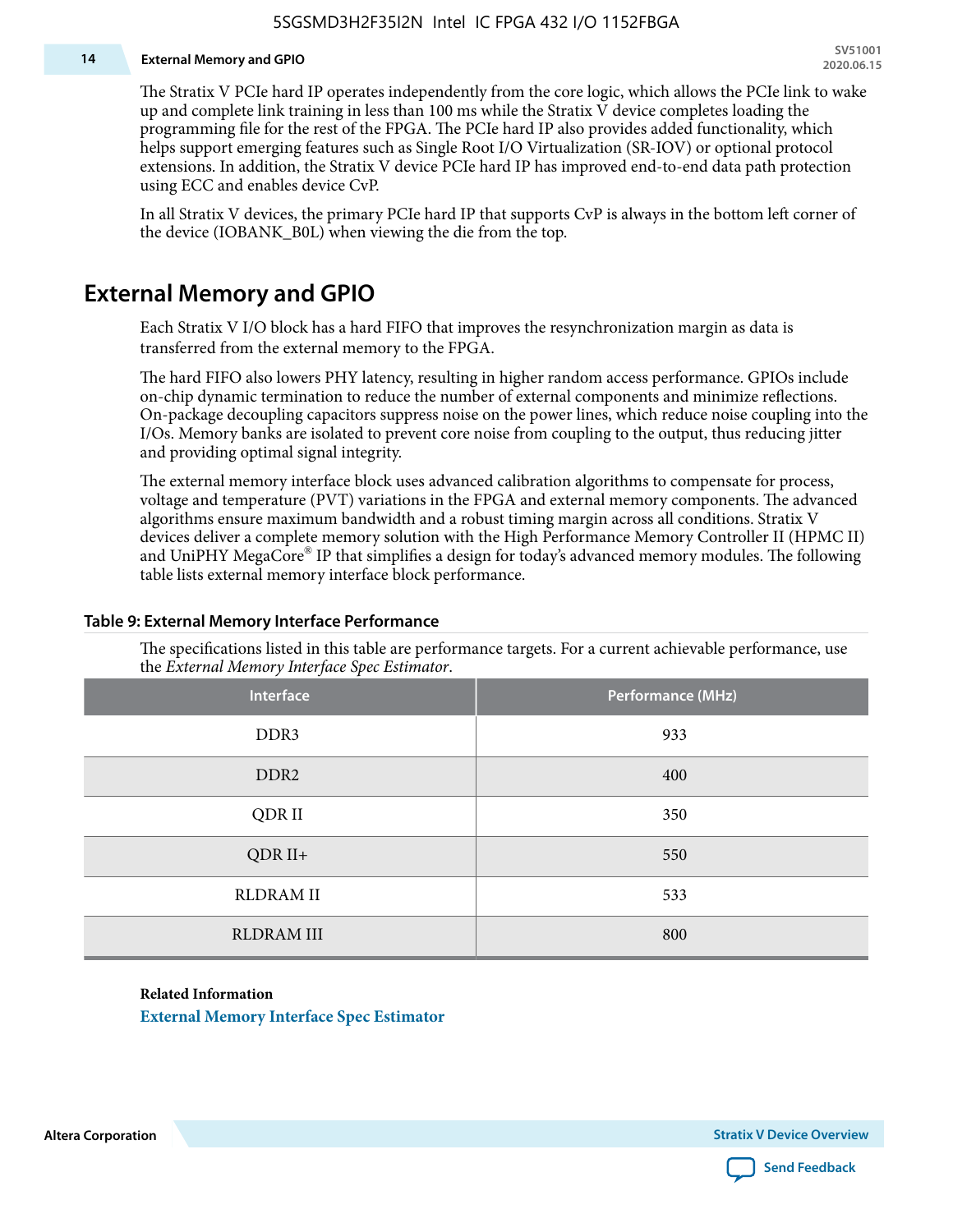# **Adaptive Logic Module**

Stratix V devices use an improved ALM to implement logic functions more efficiently. The Stratix V ALM has eight inputs with a fracturable look-up table (LUT), two dedicated embedded adders, and four dedicated registers.

The Stratix V ALM has the following enhancements:

- Packs 6% more logic when compared with the ALM found in Stratix IV devices.
- Implements select 7-input LUT-based functions, all 6-input logic functions, and two independent functions consisting of smaller LUT sizes (such as two independent 4-input LUTs) to optimize core usage.
- Adds more registers (four registers per 8-input fracturable LUT). More registers allow Stratix V devices to maximize core performance at a higher core logic usage and provides easier timing closure for register-rich and heavily pipelined designs.

The Quartus II software leverages the Stratix V ALM logic structure to deliver the highest performance, optimal logic usage, and lowest compile times. The Quartus II software simplifies design re-use because it automatically maps legacy Stratix designs into the new Stratix V ALM architecture.

# **Clocking**

The Stratix V device core clock network is designed to support 800-MHz fabric operations and 1,066-MHz and 1,600-Mbps external memory interfaces.

The clock network architecture is based on Altera's proven global, quadrant, and peripheral clock structure, which is supported by dedicated clock input pins and fractional clock synthesis PLLs. The Quartus II software identifies all unused sections of the clock network and powers them down, which reduces power consumption.

## **Fractional PLL**

Stratix V devices contain up to 32 fractional PLLs.

You can use the fractional PLLs to reduce both the number of oscillators required on the board and the clock pins used in the FPGA by synthesizing multiple clock frequencies from a single reference clock source. In addition, you can use the fractional PLLs for clock network delay compensation, zero delay buffering, and transmitter clocking for transceivers. Fractional PLLs can be individually configured for integer mode or fractional mode with third-order delta-sigma modulation.

## **Embedded Memory**

Stratix V devices contain two types of embedded memory blocks: MLAB (640-bit) and M20K (20-Kbit). MLAB blocks are ideal for wide and shallow memories. M20K blocks are useful for supporting larger memory configurations and include ECC.

Both types of memory blocks operate up to 600 MHz and can be configured to be a single- or dual-port RAM, FIFO, ROM, or shift register. These memory blocks are flexible and support a number of memory configurations, as shown in the following table.

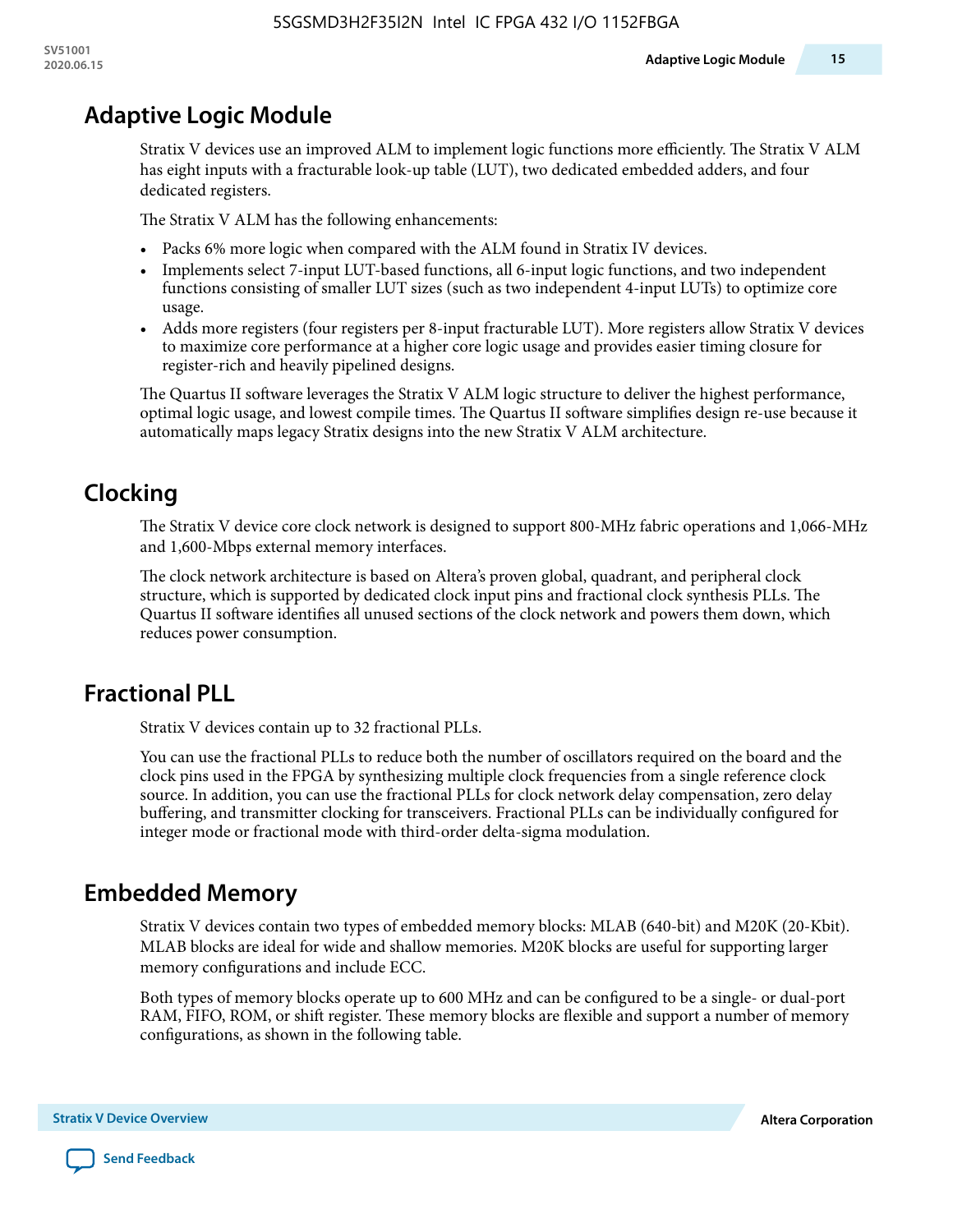#### **16 Variable Precision DSP Block**

**SV51001 2020.06.15**

#### **Table 10: Embedded Memory Block Configuration**

| MLAB (640 Bits) | M20K (20,480 Bits) |
|-----------------|--------------------|
|                 | 512x40             |
|                 | 1Kx20              |
| 32x20           | 2Kx10              |
| 64x10           | 4Kx5               |
|                 | 8Kx2               |
|                 | 16Kx1              |

The Quartus II software simplifies design re-use by automatically mapping memory blocks from legacy Stratix devices into the Stratix V memory architecture.

### **Variable Precision DSP Block**

Stratix V FPGAs feature the industry's first variable precision DSP block that you can configure to natively support signal processing with precision ranging from 9x9 to 36x36.

You can independently configure each DSP block at compile time as either a dual 18x18 multiply accumulate or a single 27x27 multiply accumulate. With a dedicated 64-bit cascade bus, you can cascade multiple variable precision DSP blocks to implement even higher precision DSP functions efficiently. The following table describes how variable precision is accommodated within a DSP block or by using multiple blocks.

# **Multiplier Size (bits) DSP Block Resources Expected Usage** 9x9 1/3 of variable precision DSP block Low precision fixed point  $18x18$  1/2 of variable precision DSP block 14 Medium precision fixed point 27x27 1 variable precision DSP block High precision fixed or single precision floating point 36x36 2 variable precision DSP blocks Very high precision fixed point

#### **Table 11: Variable Precision DSP Block Configurations**

Complex multiplication is common in DSP algorithms. One of the most popular applications of complex multipliers is the fast Fourier transform (FFT) algorithm, which increases precision requirements on only one side of the multiplier. The variable precision DSP block is designed to support the FFT algorithm with a proportional increase in DSP resources with precision growth. The following table lists complex multipli‐ cation with variable precision DSP blocks.

**Altera Corporation Stratix V Device Overview**

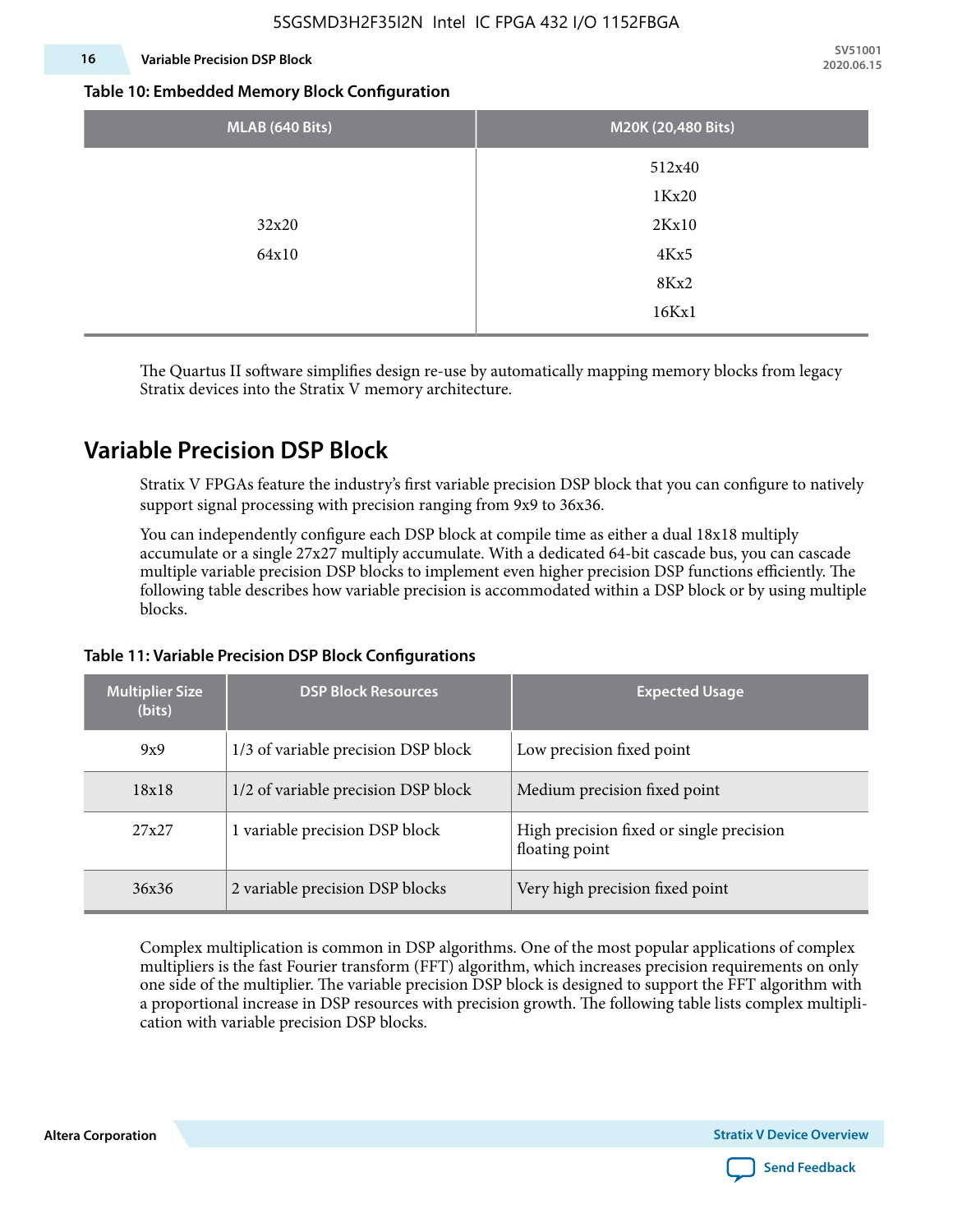| <b>Multiplier Size</b><br>(bits) | <b>DSP Block Resources</b>      | <b>Expected Usage</b>                     |
|----------------------------------|---------------------------------|-------------------------------------------|
| 18x18                            | 2 variable precision DSP blocks | Resource optimized FFTs                   |
| 18x25                            | 3 variable precision DSP blocks | Accommodate bit growth through FFT stages |
| 18x36                            | 4 variable precision DSP blocks | Highest precision FFT stages              |
| 27x27                            | 4 variable precision DSP blocks | Single precision floating point           |

#### **Table 12: Complex Multiplication with Variable Precision DSP Blocks**

For FFT applications with high dynamic range requirements, only the Altera $^\circ$  FFT MegaCore offers an option of single precision floating point implementation, with the resource usage and performance similar to high-precision fixed point implementations.

Other new features include:

- 64-bit accumulator, the largest in the industry
- Hard pre-adder, available in both 18- and 27-bit modes
- Cascaded output adders for efficient systolic FIR filters
- Internal coefficient register banks
- Enhanced independent multiplier operation
- Efficient support for single- and double-precision floating point arithmetic
- Ability to infer all the DSP block modes through HDL code using the Altera Complete Design Suite

The variable precision DSP block is ideal for higher bit precision in high-performance DSP applications. At the same time, the variable precision DSP block can efficiently support the many existing 18-bit DSP applications, such as high definition video processing and remote radio heads. Stratix V FPGAs, with the variable precision DSP block architecture, are the only FPGA family that can efficiently support many different precision levels, up to and including floating point implementations. This flexibility results in increased system performance, reduced power consumption, and reduced architecture constraints for system algorithm designers.

### **Power Management**

Stratix V devices leverage FPGA architectural features and process technology advancements to reduce total power consumption by up to 30% when compared with Stratix IV devices at the same performance level.

Stratix V devices continue to provide programmable power technology, introduced in earlier generations of Stratix FPGA families. The Quartus II software PowerPlay feature identifies critical timing paths in a design and biases core logic in that path for high performance. PowerPlay also identifies non-critical timing paths and biases core logic in that path for low power instead of high performance. PowerPlay automatically biases core logic to meet performance and optimize power consumption.

Additionally, Stratix V devices have a number of hard IP blocks that reduce logic resources and deliver substantial power savings when compared with soft implementations. The list includes PCIe Gen1/Gen2/ Gen3, Interlaken PCS, hard I/O FIFOs, and transceivers. Hard IP blocks consume up to 50% less power than equivalent soft implementations.

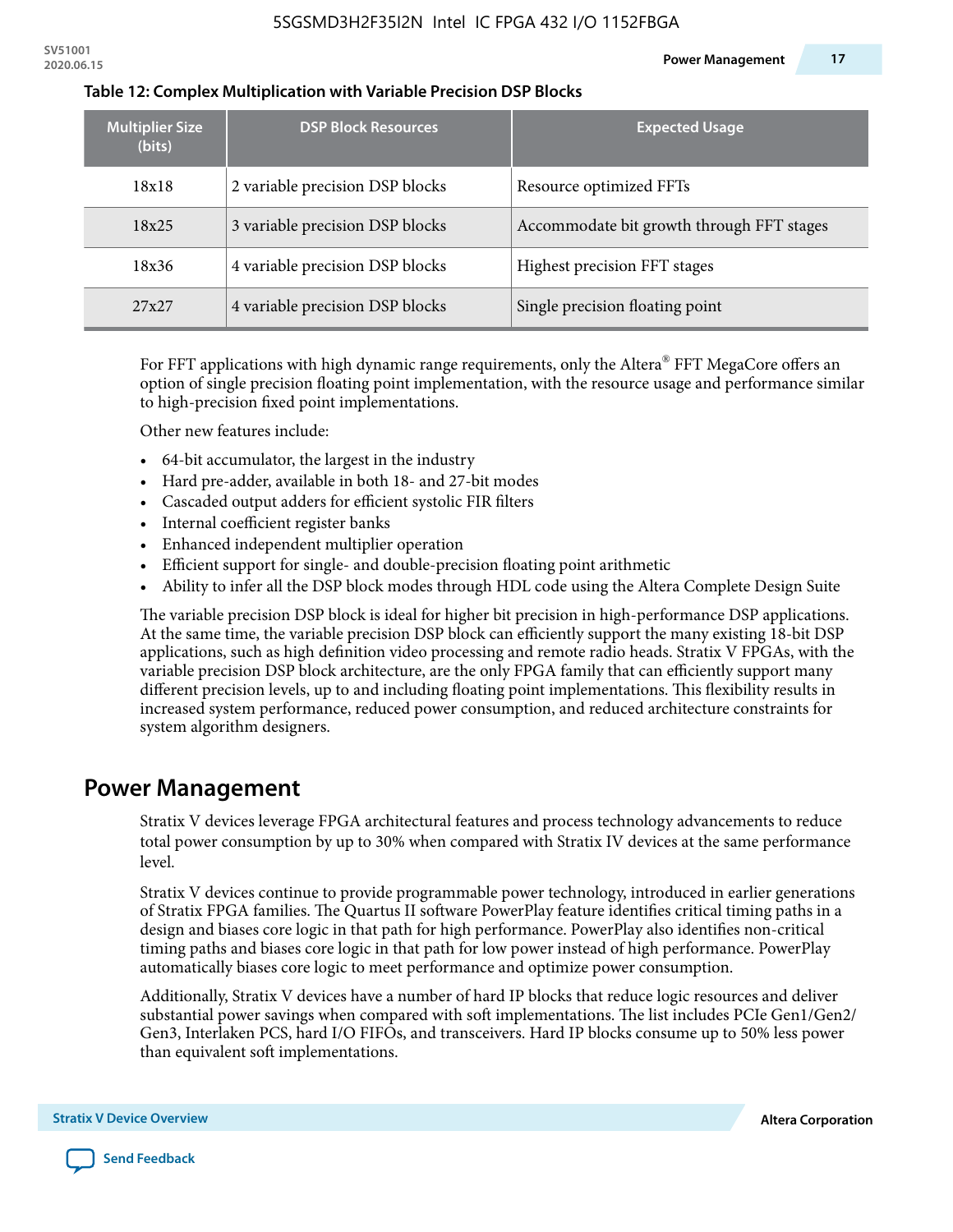#### **18 Incremental Compilation**

Stratix V transceivers are designed for power efficiency. The transceiver channels consume 50% less power than Stratix IV FPGAs. The transceiver PMA consumes approximately 90 mW at 6.5 Gbps and 170 mW at 12.5 Gbps.

### **Incremental Compilation**

The Quartus II software incremental compilation feature reduces compilation time by up to 70% and preserves performance to ease timing closure.

Incremental compilation supports top-down, bottom-up, and team-based design flows. Incremental compilation facilitates modular hierarchical and team-based design flows where a team of designers work in parallel on a design. Different designers or IP providers can develop and optimize different blocks of the design independently, which you can then import into the top-level project.

### **Enhanced Configuration and CvP**

Stratix V device configuration is enhanced for ease-of-use, speed, and cost.

Stratix V devices support a new 4-bit bus active serial mode (ASx4). ASx4 supports up to a 400Mbps data rate using small low-cost quad interface Flash devices. ASx4 mode is easy to use and offers an ideal balance between cost and speed. Finally, the fast passive parallel (FPP) interface is enhanced to support 8-, 16-, and 32-bit data widths to meet a wide range of performance and cost goals.

You can configure Stratix V FPGAs using CvP with PCIe. CvP with PCIe divides the configuration process into two parts: the PCIe hard IP and periphery and the core logic fabric. CvP uses a much smaller amount of external memory (flash or ROM) because CvP has to store only the configuration file for the PCIe hard IP and periphery. The 100-ms power-up to active time (for PCIe) is much easier to achieve when only the PCIe hard IP and periphery are loaded. After the PCIe hard IP and periphery are loaded and the root port is booted up, application software running on the root port can send the configuration file for the FPGA fabric across the PCIe link where the file is loaded into the FPGA. The FPGA is then fully configured and functional.

The following table lists the configuration modes available for Stratix V devices.

| <b>Mode</b>                           | <b>Fast or</b><br><b>Slow POR</b> | Compres-<br>sion | <b>Encryption</b> | Remote<br><b>Update</b> | Data Width | <b>Max Clock</b><br>Rate (MHz) | <b>Max Data Rate</b><br>(Mbps) |
|---------------------------------------|-----------------------------------|------------------|-------------------|-------------------------|------------|--------------------------------|--------------------------------|
| <b>Active Serial</b><br>(AS)          | Yes                               | Yes              | Yes               | Yes                     | 1, 4       | 100                            | 400                            |
| Passive Serial<br>(PS)                | Yes                               | Yes              | Yes               |                         | 1          | 125                            | 125                            |
| <b>Fast Passive</b><br>Parallel (FPP) | Yes                               | Yes              | Yes               | $Yes$ $(14)$            | 8, 16, 32  | $125^{(15)}$                   | 3,000                          |

#### **Table 13: Configuration Modes for Stratix V Devices**

**Altera Corporation Stratix V Device Overview**



<sup>(14)</sup> Remote update support with the Parallel Flash Loader.

<sup>&</sup>lt;sup>(15)</sup> The maximum clock rate is 125 MHz for x8 and x16 FPP, but only 100 MHz for x32 FPP.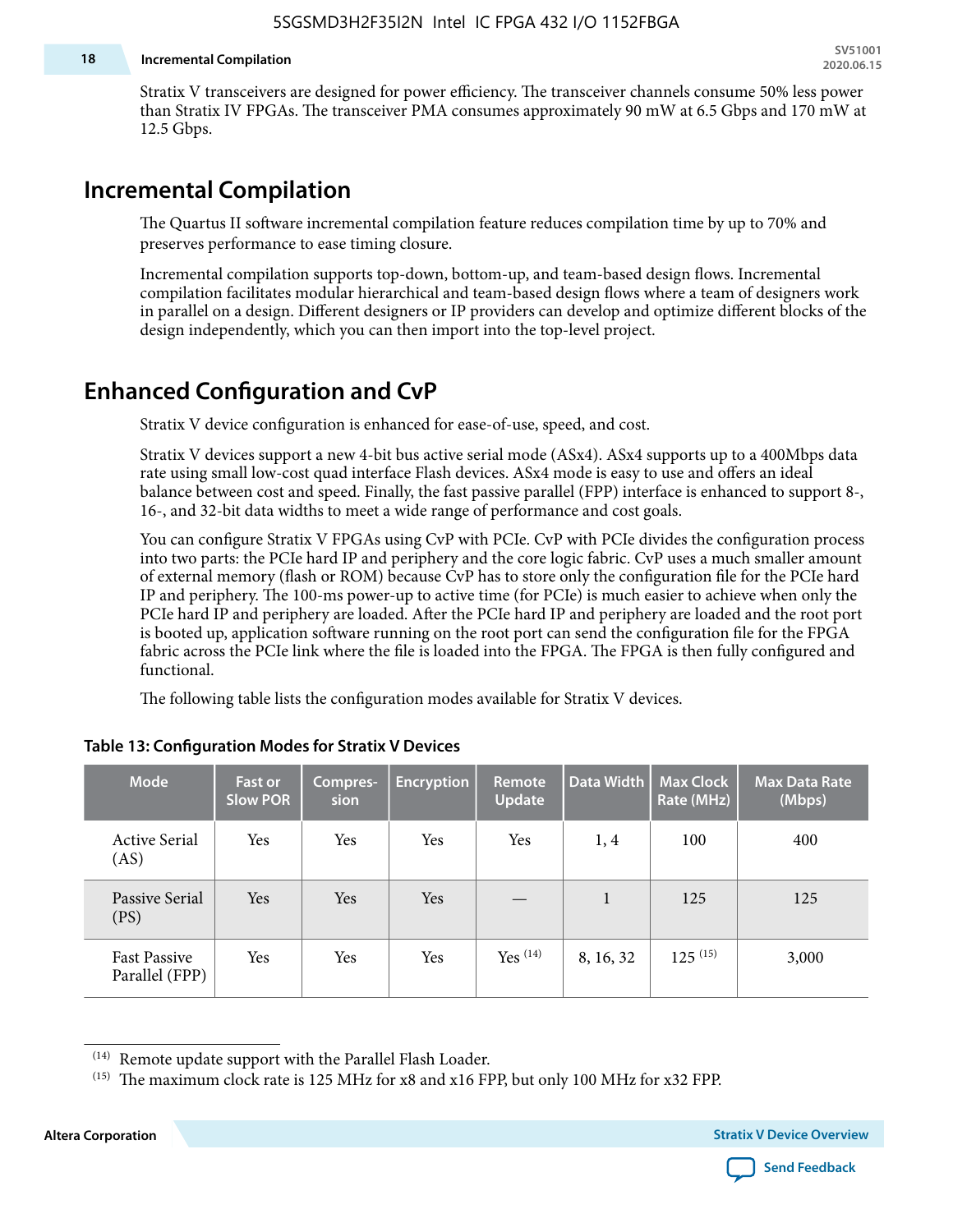| <b>Mode</b>                     | <b>Fast or</b><br><b>Slow POR</b> | Compres-<br>sion | <b>Encryption</b> | Remote<br>Update | Data Width | <b>Max Clock</b><br>Rate (MHz) | <b>Max Data Rate</b><br>(Mbps) |
|---------------------------------|-----------------------------------|------------------|-------------------|------------------|------------|--------------------------------|--------------------------------|
| CvP                             |                                   |                  | Yes               | Yes              | 1, 2, 4, 8 |                                | 3,000                          |
| Partial<br>Reconfigura-<br>tion |                                   |                  | Yes               | Yes              | 16         | 125                            | 2,000                          |
| JTAG                            |                                   |                  |                   |                  |            | 33                             | 33                             |

### **Partial Reconfiguration**

Partial reconfiguration allows you to reconfigure part of the FPGA while other sections continue to operate.

This capability is required in systems where uptime is critical because partial reconfiguration allows you to make updates or adjust functionality without disrupting services. While lowering power and cost, partial reconfiguration also increases the effective logic density by removing the necessity to place FPGA functions that do not operate simultaneously. Instead, you can store these functions in external memory and load them as required. This capability reduces the size of the FPGA by allowing multiple applications on a single FPGA, saving board space and reducing power.

You no longer need to know all the details of the FPGA architecture to perform partial reconfiguration. Altera simplifies the process by extending the power of incremental compilation used in earlier versions of the Quartus II software.

Partial reconfiguration is supported in the following configurations:

- Partial reconfiguration through the FPP x16 I/O interface
- CvP
- Soft internal core, such as the Nios® II processor.

## **Automatic Single Event Upset Error Detection and Correction**

Stratix V devices offer single event upset (SEU) error detection and correction circuitry that is robust and easy to use.

The correction circuitry includes protection for configuration RAM (CRAM) programming bits and user memories. The CRAM is protected by a continuously running cyclical redundancy check (CRC) error detection circuit with integrated ECC that automatically corrects one or double-adjacent bit errors and detects higher order multi-bit errors. When more than two errors occur, correction is available through a core programming file reload that refreshes a design while the FPGA is operating.

The physical layout of the FPGA is optimized to make the majority of multi-bit upsets appear as independent single- or double-adjacent bit errors, which are automatically corrected by the integrated CRAM ECC circuitry. In addition to the CRAM protection in Stratix V devices, user memories include integrated ECC circuitry and are layout-optimized to enable error detection of 3-bit errors and correction for 2-bit errors.

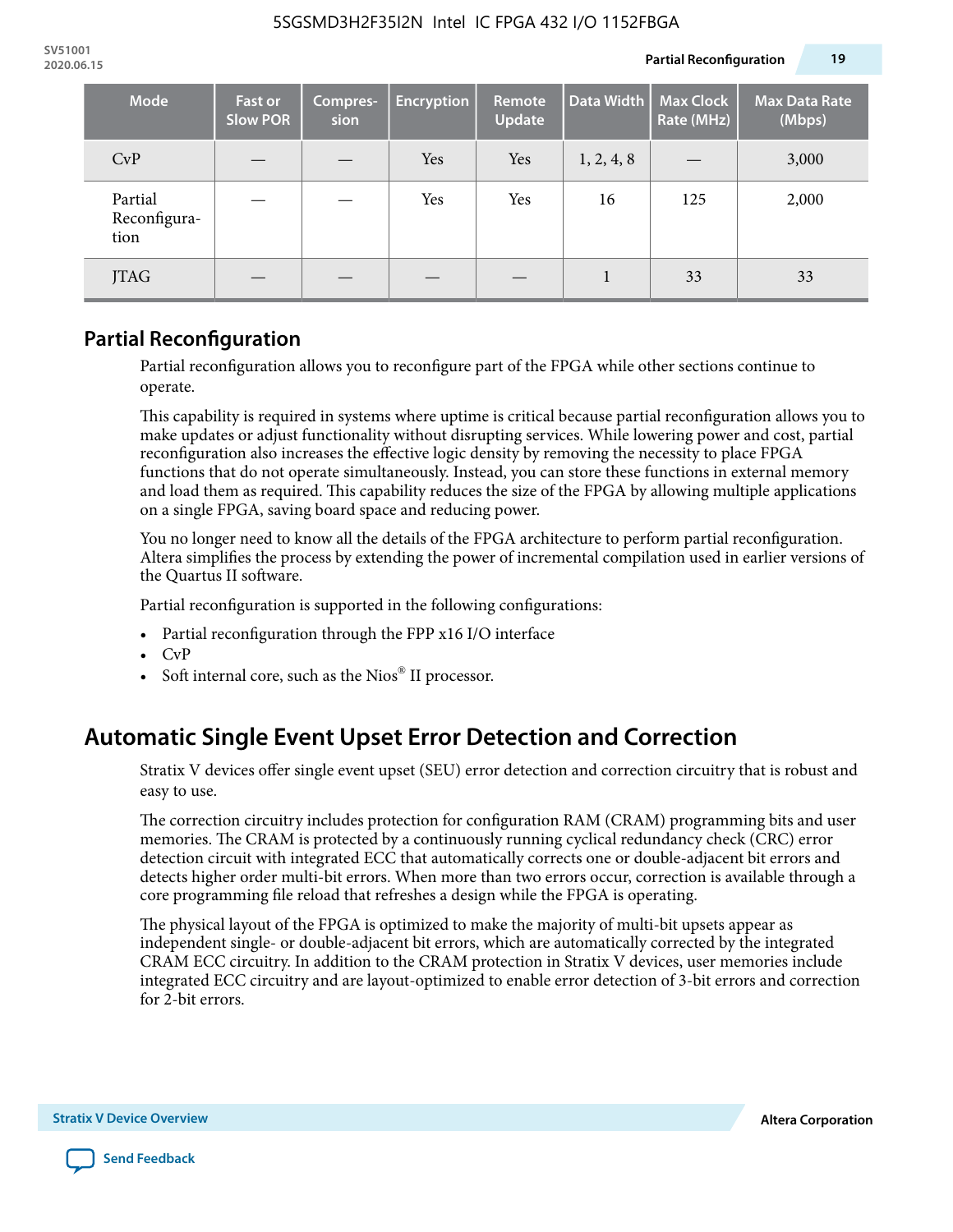### **HardCopy V Devices**

HardCopy V ASICs offer the lowest risk and lowest total cost in ASIC designs with embedded high-speed transceivers. You can prototype and debug with Stratix V FPGAs, then use HardCopy V ASICs for volume production. The proven turnkey process creates a functionally equivalent HardCopy V ASIC with or without embedded transceivers to meet all timing constraints in as little as 12 weeks.

The powerful combination of Stratix V FPGAs and HardCopy V ASICs can help you meet your design requirements. Whether you plan for ASIC production and require the lowest-risk, lowest-cost path from specification to production or require a cost reduction path for your FPGA-based systems, Altera provides the optimal solution for power, performance, and device bandwidth.

## **Ordering Information**

This section describes ordering information for Stratix V GT, GX, GS, and E devices.

The following figure shows the ordering codes for Stratix V devices.

**Altera Corporation** 

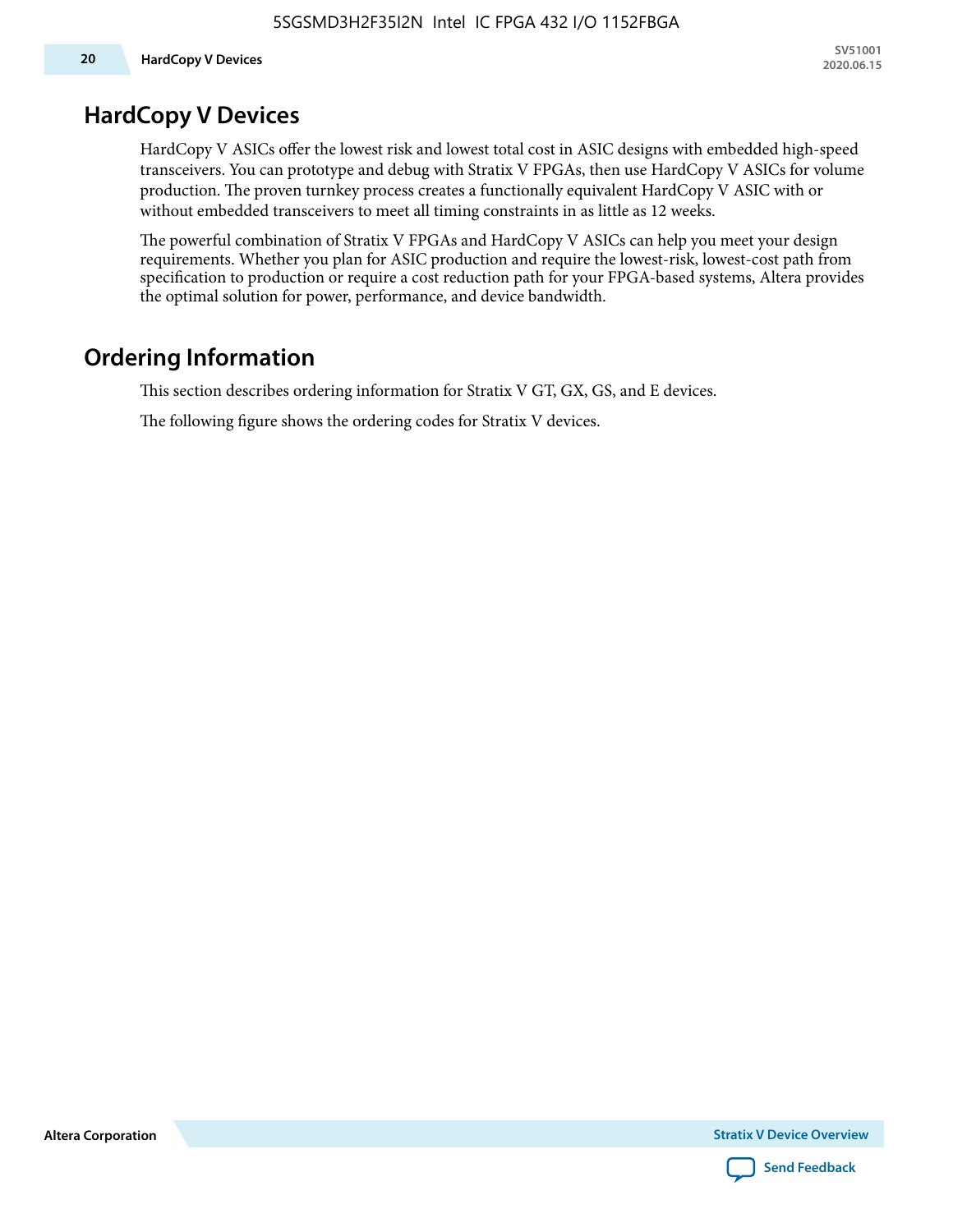#### **Figure 2: Ordering Information for Stratix V Devices**



(1) Stratix V mainstream "M" devices have exactly one instantiation of PCI Express hard IP. Extended "E" devices have either two or four instantiations of PCI Express hard IP, depending on the device and package combination. For non-transceiver Stratix V devices, this character does not appear in the part number.

(2) You can select one or two of these options, or you can ignore these options.

(3) YY parts can support transceiver operations up to 10.3125 Gbps.

(4) Contact Intel for availability.

## **Document Revision History**

| <b>Document</b><br><b>Version</b> | <b>Changes</b>                                                                                                                                            |
|-----------------------------------|-----------------------------------------------------------------------------------------------------------------------------------------------------------|
| 2020.06.15                        | Updated Figure: Ordering Information for Stratix V Devices:<br>• Added the RoHS ordering information.<br>• Removed "ES" from the list of optional suffix. |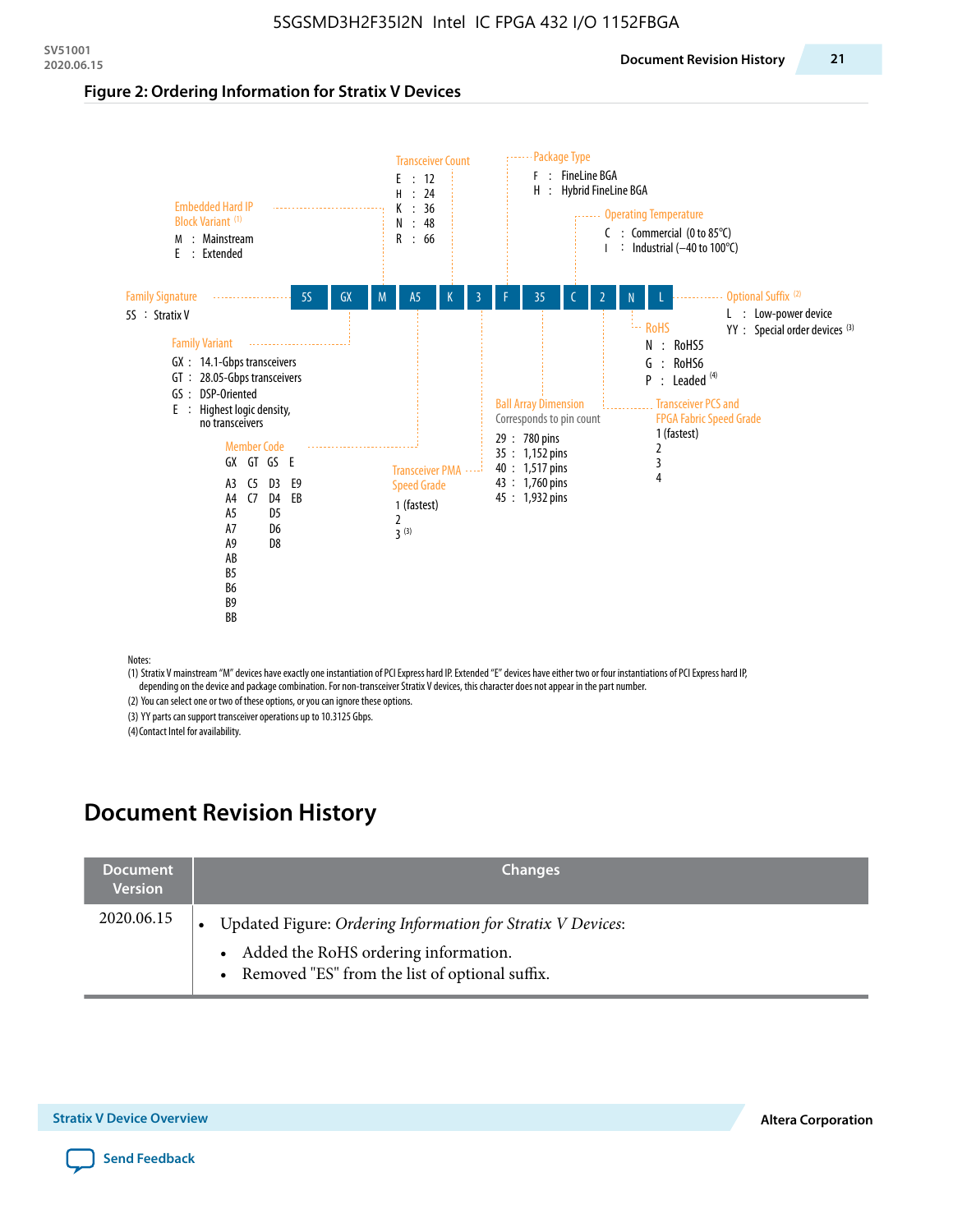#### **22 Document Revision History**

**SV51001 2020.06.15**

### **Table 14: Document Revision History**

| <b>Date</b>   | <b>Version</b> | <b>Changes Made</b>                                                                                                                                                                                                                                                                                                                                                                                                                                                                                                                                                                |
|---------------|----------------|------------------------------------------------------------------------------------------------------------------------------------------------------------------------------------------------------------------------------------------------------------------------------------------------------------------------------------------------------------------------------------------------------------------------------------------------------------------------------------------------------------------------------------------------------------------------------------|
| October 2015  | 2015.10.01     | Changed heading in the "Ordering Information for Stratix V<br>Devices" figure to "Embedded Hard IP Block Variant".                                                                                                                                                                                                                                                                                                                                                                                                                                                                 |
| January 2015  | 2015.01.15     | Added ALM counts and device package sizes to the four<br>device family features tables.<br>In the "Stratix V GX Device Features" table, changed the<br>$\bullet$<br>number of DDR3 SDRAM x72 DIMM Interfaces for the<br>5SGXA3 and 5SGXA4 devices to 6. Also added footnote<br>to this row.<br>Deleted listings for 40GBASE-R and 100GBASE-R<br>Ethernet from the "Transceiver PCS Features" table in the<br>"Low-Power Serial Transceivers" section.<br>Added YY code to the Optional Suffix category in the<br>$\bullet$<br>"Ordering Information for Stratix V Devices" figure. |
| April 2014    | 2014.04.08     | Updated "Variable precision DSP blocks" section of the<br>"Features Summary" table to 600 MHz performance.                                                                                                                                                                                                                                                                                                                                                                                                                                                                         |
| April 2014    | 2014.04.03     | Updated GPIOs section of the "Features Summary" table<br>to 1.6 Gbps LVDS.<br>Changed clocking speed to 800 MHz in the "Features<br>Summary" and the "Clocking" sections.                                                                                                                                                                                                                                                                                                                                                                                                          |
| January 2014  | 2014.01.10     | Added link to Altera Product Selector in the "Stratix V<br>Family Plan" section.<br>• Corrected DDR2 performance from 533 MHz to<br>400 MHz.<br>Updated "Device Migration List Across All Stratix V<br>Device Variants" table.                                                                                                                                                                                                                                                                                                                                                     |
| May 2013      | 2013.05.06     | Added link to the known document issues in the<br>Knowledge Base.<br>Updated backplane support information.<br>$\bullet$<br>Added a note about the number of I/Os to each table in<br>the "Stratix V Family Plan" section.<br>Updated the "Ordering Information for Stratix V<br>$\bullet$<br>Devices" figure.                                                                                                                                                                                                                                                                     |
| December 2012 | 3.1            | Updated Table 6 and Table 13.<br>$\bullet$<br>Updated Figure 2.<br>$\bullet$                                                                                                                                                                                                                                                                                                                                                                                                                                                                                                       |
| June 2012     | 3.0            | Converted chapter to stand-alone format and removed<br>$\bullet$<br>from the Stratix V handbook.<br>Changed title of document to Stratix V Device Overview<br>$\bullet$<br>Updated Figure 1.<br>$\bullet$<br>Minor text edits.                                                                                                                                                                                                                                                                                                                                                     |

**Altera Corporation** 

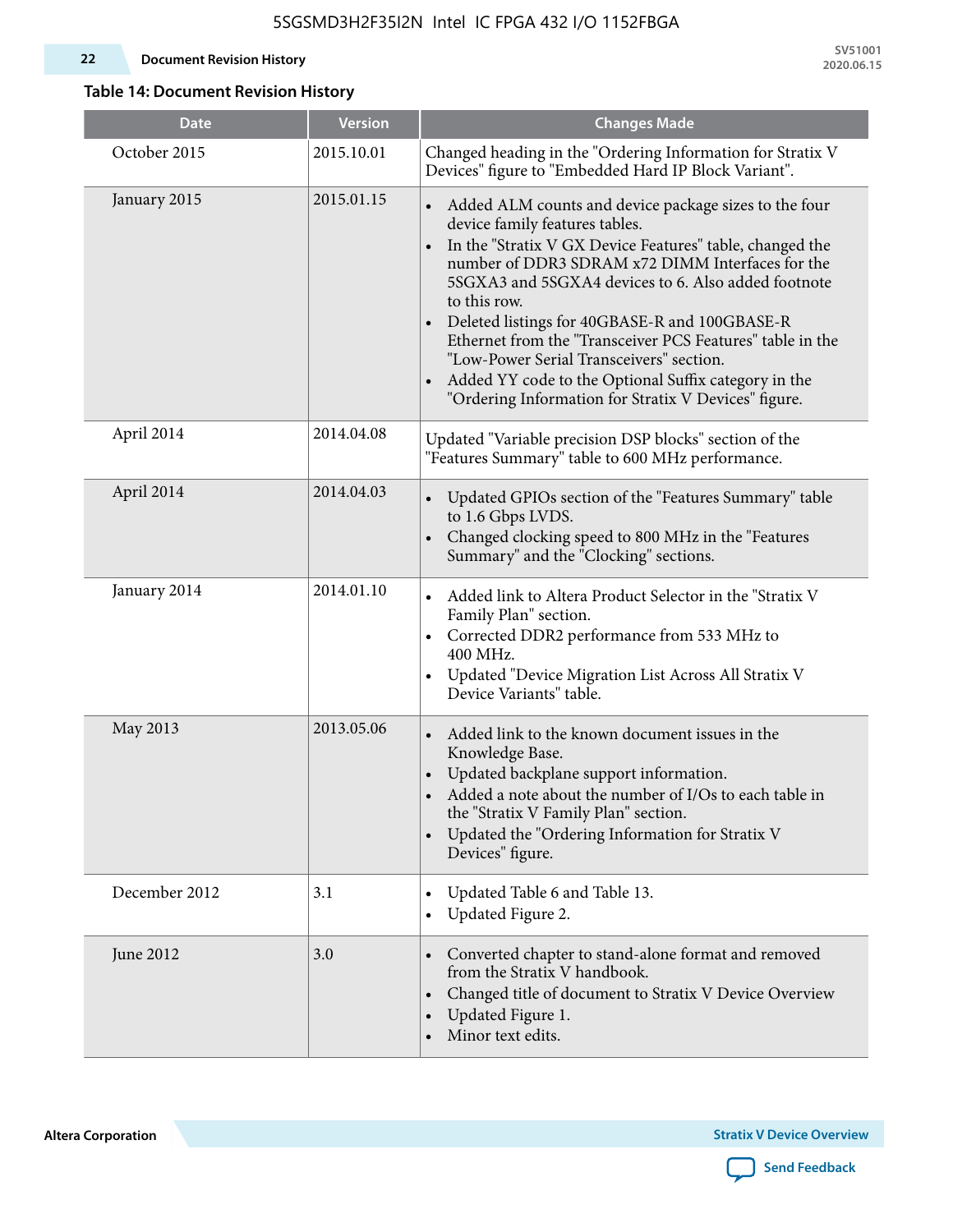**SV51001**

| <b>Date</b>    | <b>Version</b> | <b>Changes Made</b>                                                                                                                                                                                                                                   |
|----------------|----------------|-------------------------------------------------------------------------------------------------------------------------------------------------------------------------------------------------------------------------------------------------------|
| February 2012  | 2.3            | Updated Table 1-2, Table 1-3, Table 1-4, and Table 1-5.<br>$\bullet$<br>Updated Figure 1-2.<br>Updated "Automatic Single Event Upset Error Detection<br>and Correction" on page 18.<br>Minor text edits.                                              |
| December 2011  | 2.2            | Updated Table 1-2 and Table 1-3.                                                                                                                                                                                                                      |
| November 2011  | 2.1            | Changed Stratix V GT transceiver speed from 28 Gbps to<br>28.05 Gbps.<br>Updated Figure 1-2.<br>$\bullet$                                                                                                                                             |
| November 2011  | 2.0            | Revised Figure 1-2.<br>Updated Table 1-5.<br>Minor text edits.                                                                                                                                                                                        |
| September 2011 | 1.10           | Updated Table 1-2, Table 1-3, and Table 1-4.                                                                                                                                                                                                          |
| September 2011 | 1.9            | Updated Table 1-1, Table 1-2, Table 1-3, Table 1-4, and<br>Table $1-5$ .<br>Updated Figure 1-2.<br>Minor text edits.                                                                                                                                  |
| June 2011      | 1.8            | Changed 800 MHz to 1,066 MHz for DDR3 in Table 1-8<br>and in text.                                                                                                                                                                                    |
| May 2011       | 1.7            | For Stratix V GT devices, changed 14.1 Gbps to<br>12.5 Gbps.<br>• Changed Configuration via PCIe to Configuration via<br>Protocol<br>Updated Table 1–1, Table 1–2, Table 1–3, Table 1–4,<br>Table 1-5, and Table 1-6.<br>• Chapter moved to Volume 1. |
| January 2011   | 1.6            | Added Stratix V GS information.<br>Updated tables listing device features.<br>Added device migration information.<br>$\bullet$<br>Updated 12.5-Gbps transceivers to 14.1-Gbps<br>$\bullet$<br>transceivers                                            |
| December 2010  | 1.5            | Updated Table 1-1.                                                                                                                                                                                                                                    |
| December 2010  | 1.4            | Updated Table 1-1.<br>Updated Figure 1-2.<br>Converted to the new template.<br>Minor text edits.                                                                                                                                                      |

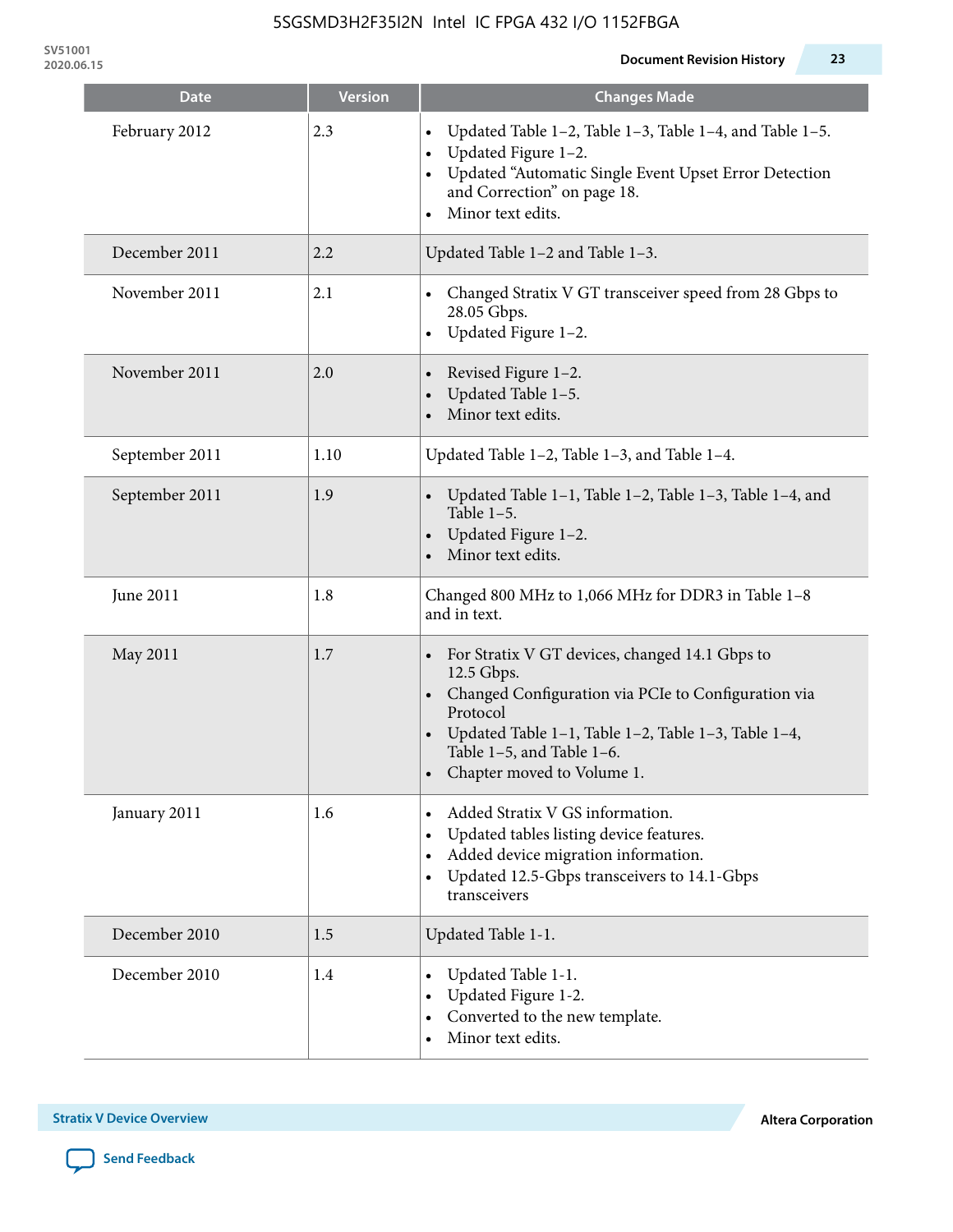

**24 Document Revision History**

| <b>Date</b>      | <b>Version</b> | <b>Changes Made</b>                                                                                                                                                                                                                                                                                                                                                                             |
|------------------|----------------|-------------------------------------------------------------------------------------------------------------------------------------------------------------------------------------------------------------------------------------------------------------------------------------------------------------------------------------------------------------------------------------------------|
| <b>July 2010</b> | 1.3            | Updated Table 1-5                                                                                                                                                                                                                                                                                                                                                                               |
| <b>July 2010</b> | 1.2            | Updated "Features Summary" on page 1-2<br>Updated resource counts in Table 1-1 and Table 1-2<br>Removed "Interlaken PCS Hard IP" and "10G Ethernet<br>Hard IP"<br>Added "40G and 100G Ethernet Hard IP (Embedded<br>HardCopy Block)" on page 1-7<br>Added information about Configuration via PCIe<br>Added "Partial Reconfiguration" on page 1-12<br>Added "Ordering Information" on page 1-14 |
| May 2010         | 1.1            | Updated part numbers in Table $1-1$ and Table $1-2$                                                                                                                                                                                                                                                                                                                                             |
| April 2010       | 1.0            | Initial release                                                                                                                                                                                                                                                                                                                                                                                 |

**Altera Corporation**